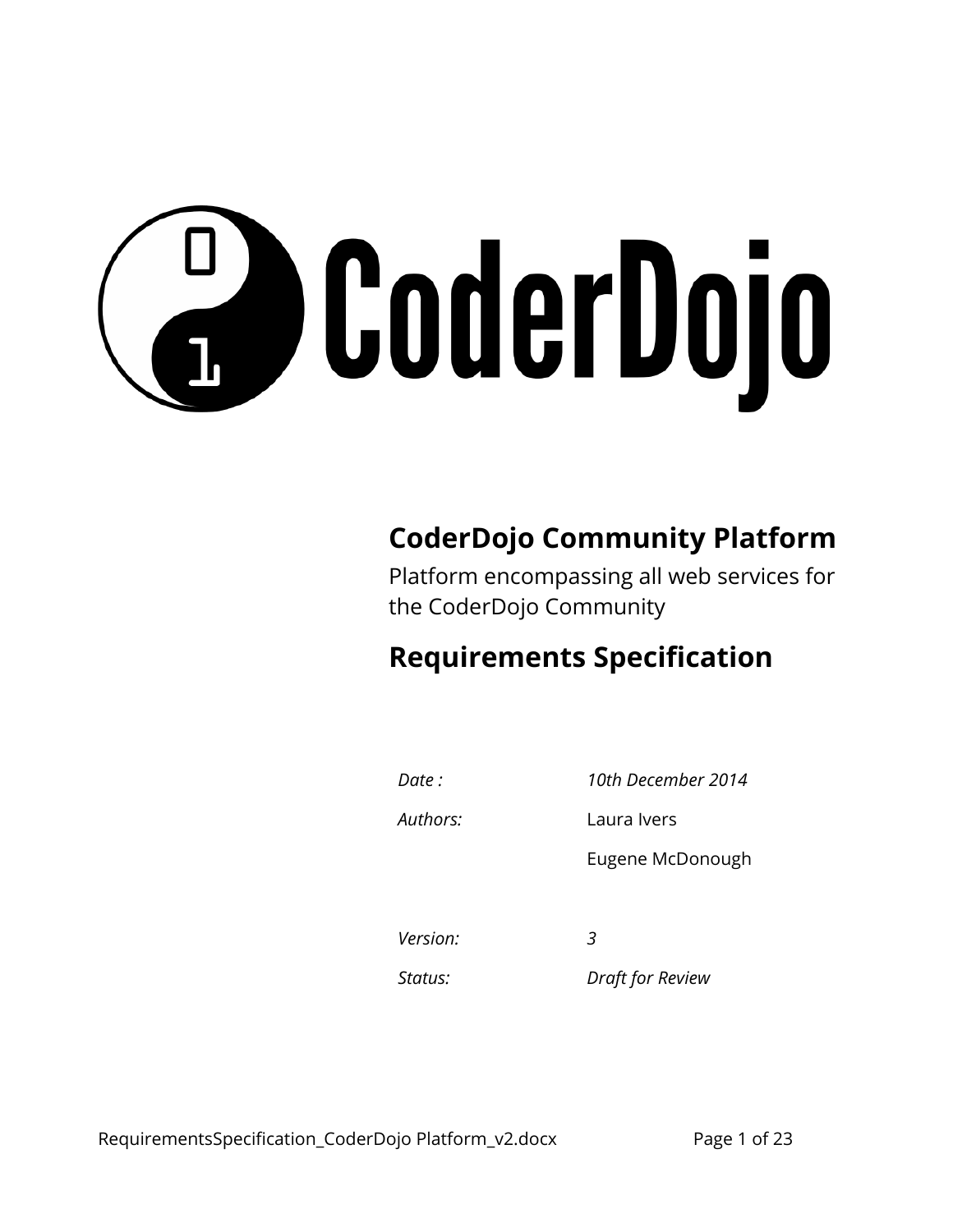## **Document Control**

| Contributors         |                      |                        |
|----------------------|----------------------|------------------------|
| <b>Name/Position</b> | Organization         | <b>Contact Details</b> |
| Laura lvers          | CoderDojo Foundation | laura@coderdojo.org    |
| Eugene McDonough     | CoderDojo Foundation | eugene@coderdojo.org   |

| <b>Version History</b> |                |                                   |                 |
|------------------------|----------------|-----------------------------------|-----------------|
| <b>Date</b>            | <b>Version</b> | <b>Status</b>                     | <b>Comments</b> |
|                        | 3              | For Review, shared<br>externally. |                 |
|                        |                |                                   |                 |

**Changes since last version**

Known Omissions

## **Reviewers Comments**

No comments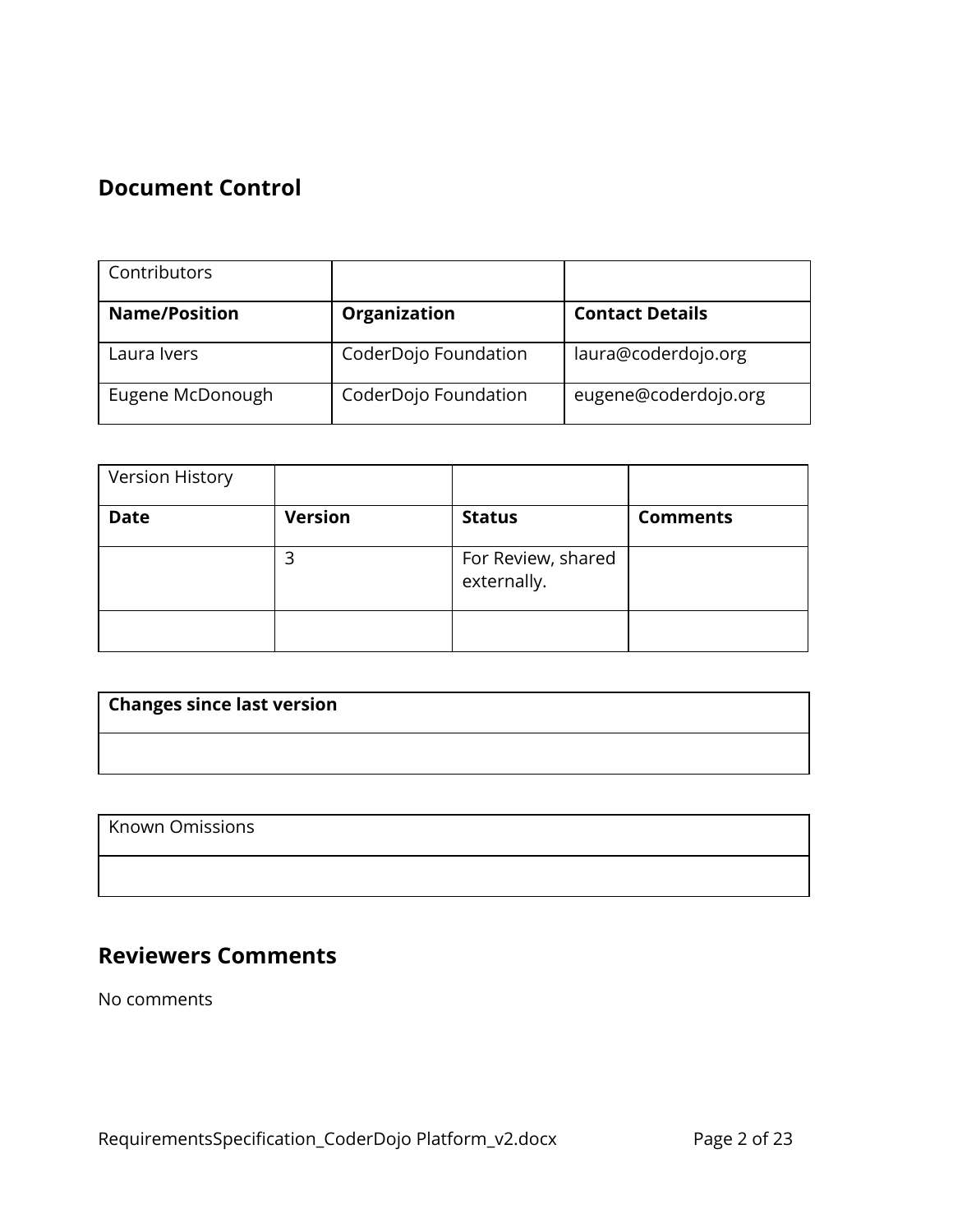## *Table of Contents*

### 1 Introduction

- 1.1. Purpose of the [Document](#page-3-0)
- 1.2 Intended [Audience](#page-3-1)
- 1.3 Scope of solution
- 1.4 User Types Overview
- 1.5 Definitions, Acronyms and Abbreviations
- 2 [Requirements](#page-6-0) Overview
	- 2.1 [Functional](#page-6-1) Scope
	- 2.2 Initial Specification
	- 2.3 Initial Requirements List

#### 3 [Requirements](#page-8-0) Definition

- 3.1 High Level [overview](#page-8-1)
- 3.2 [Functional](#page-10-0) Modules
- 3.3 Requirements List
	- [FM-0001](#page-11-0) [Registration/Profile](#page-11-0) Creation
	- 3.3.1 [FM-0002](#page-12-0) Dojo [Listing](#page-12-0)
	- 3.3.2 FM-0003 Dojo Email
	- 3.3.3. FM-0004 Dojo Ticketing
	- 3.3.4 FM-0005 Dojo Adult Forum
	- 3.3.6 FM-0006 Dojo Youth Forum
	- 3.3.7 FM-0007 Dojo IM
- 4 Technical [Specification](#page-20-0)
- 5 Sitemap
- 6 References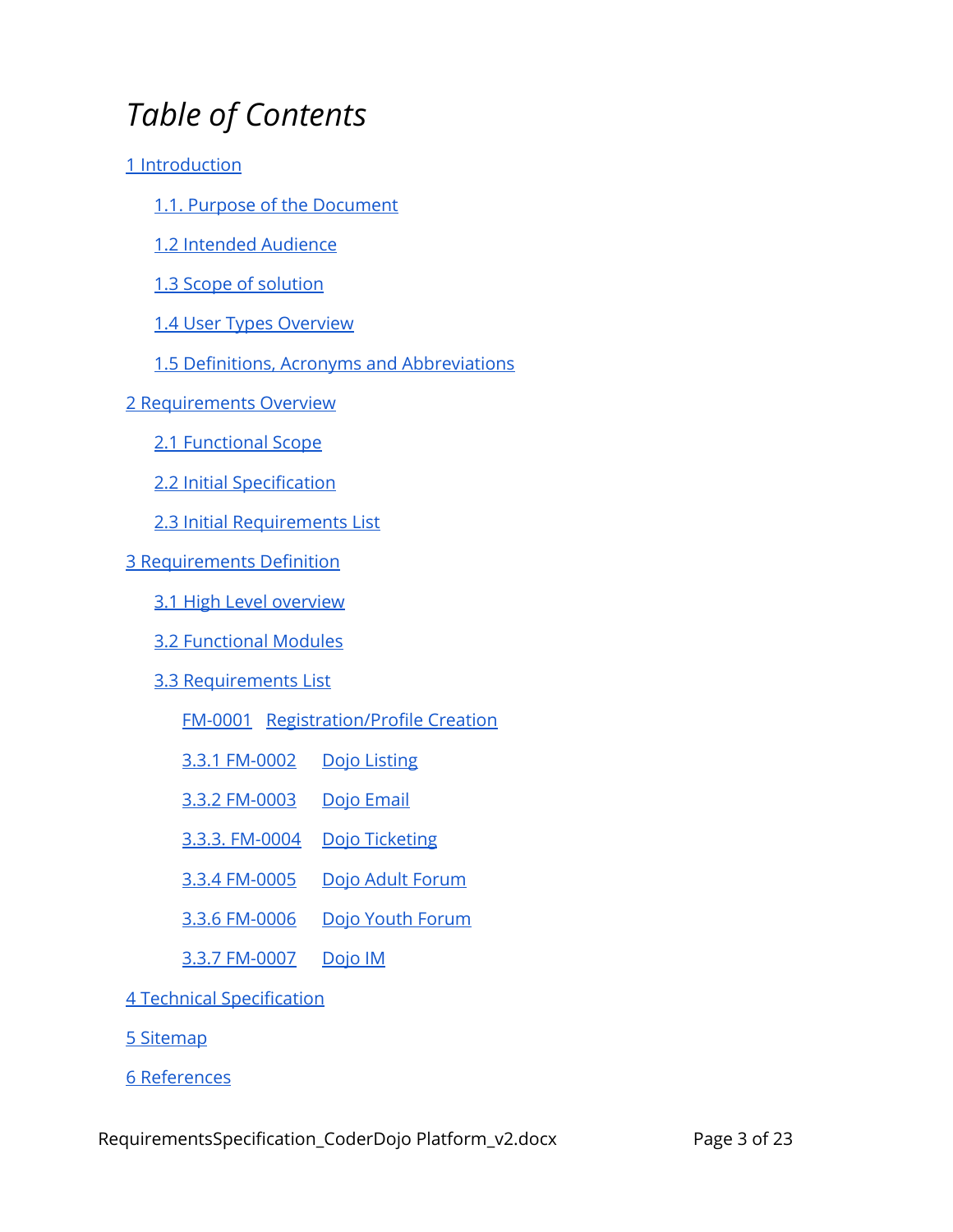# *1 Introduction*

## <span id="page-3-0"></span>**1.1** Purpose of the Document

The purpose of this document is to record the requirements for the *CoderDojo Community Platform* which will serve as an all encompassing online system for serving the technical requirements of the CoderDojo community .

The community platform is intended to help automate the tasks of Champions (such as issuing tickets, managing waiting lists and managing volunteers and attendees), to give recognition to Champions, mentors and attendees through profile pages and awarding of Mozilla Open Badges as well as giving parents and youths a method of booking and viewing tickets for their Dojo. The platform will also help feedback high level statistics and reporting to the CoderDojo Foundation on the CoderDojo Community.

## <span id="page-3-1"></span>**1.2** Intended Audience

This document is intended as an overview of the proposed requirements for the CoderDojo Community Platform. The intended audience is potential stakeholders in the development of the project.

### **1.3** Scope of Project

- We envision this part of project being completed in 3 phases or iterations with the final iteration and testing to be complete by the 1st of September, 2015. After this there may be other functionality to add in but for now the project is to be broken into 3 phases as detail in the Initial High Level Requirements List at 2.3.
- This project must align with the CoderDojo ethos, it is a requirement that the company who develop the CoderDojo Community platform should have a proven track record contributing to open source projects and that open source components are used wherever practical.
- It is a requirement that the software is well documented and modularized to make it easier for the community to make updates and additions to later versions. Must also be hosted on Github or similar to ensure the community can access and request additions.
- It is a requirement that software created for CoderDojo Foundation is owned by the CoderDojo Foundation to license according to their policies or licensed to CoderDojo Foundation under an agreed open source license. We intend to share the code for this platform for the open source community and other organisations to use as they please.
- It is a requirement that this platform is mobile compatible with the long term view of developing a mobile app.
- The company who engage is this project must be open to hearing the suggestions, thoughts and feedback of CoderDojo community members. Our community has a wealth of technical expertise and we would like this to have an impact on the

RequirementsSpecification\_CoderDojo Platform\_v2.docx Page 4 of 23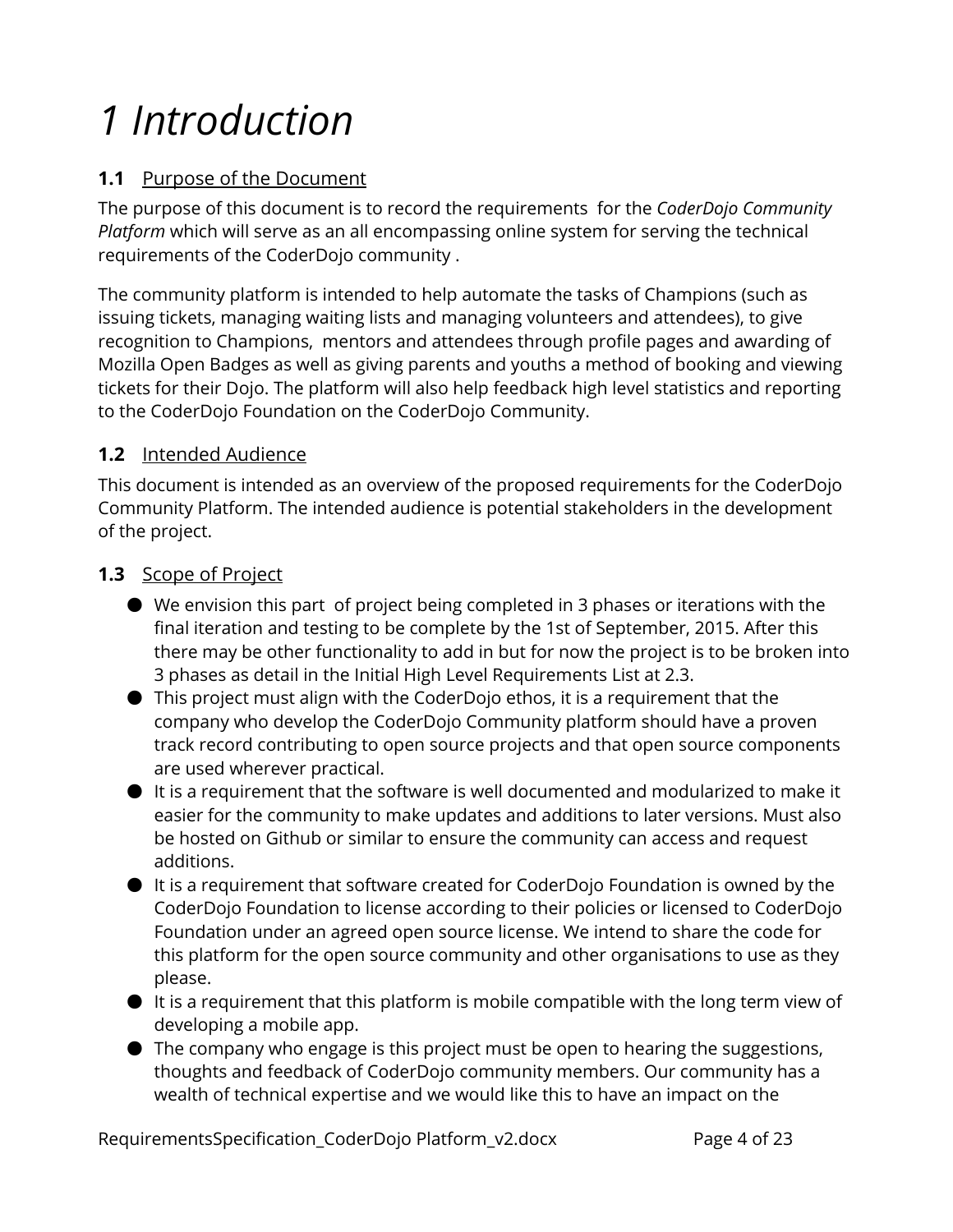Community Platform.

- We would require extensive user testing on this project prior to deployment.
- COPPA guidelines must be adhered to for all users under 13 years of age. Please see <http://www.coppa.org/> for more informaiton.

## **1.4** User Types Overview

## **1.4.1 Champion**

CoderDojo local organiser. In charge of organising Dojo dates, mentors, content covered etc. Needs to have a login and profile, Dojo listing creation functionality, access to Dojo email, ticket issuing and waiting list functionality, adult forum, instant messaging. Also to have control to approve platform registrations and permissions for other users from their Dojo, eg. can grant admin permissions to mentors and parents. Champions who have proven background checking can have access to youth forum.

## **1.4.2 Mentor**

CoderDojo volunteer technical mentor. Responsible for coming to a Dojo and helping attendees to learn with technology. Need access to login, profile. ticket booking and viewing and access to adult forum. Can be granted Admin permissions by Champion to assist with ticketing etc.

## **1.4.3 Attendee/Youth Over 13**

CoderDojo attendee. Comes to a Dojo to learn technology. Needs access to sign on, profile,, ticket booking and viewing, access to youth forum.

## **1.4.4 Attendee/Youth Under 13**

CoderDojo attendee. Comes to a Dojo to learn technology. Parent/Guardian creates a subaccount for them,

## **1.4.5 Parent/Guardian**

Parent of attendee (often mentor also). Needs access to sign on, ticket booking and viewing. Can be given Dojo Admin permissions to help with ticket issuing etc.

## **1.4.6 CoderDojo Foundation Staff**

CoderDojo staff who will use the platform to communicate and serve the CoderDojo community. Needs to have varying levels of access to the platform, including edit control over all accounts, approval of account registrations etc.

## **1.5 Definitions, Acronyms and Abbreviations**

**CoderDojo:**Global 550+ community of CoderDojo free programming clubs for young people. See <http://coderdojo.com/>

**CDF/CoderDojo Foundation/Foundation:**Small team based in Dublin who support and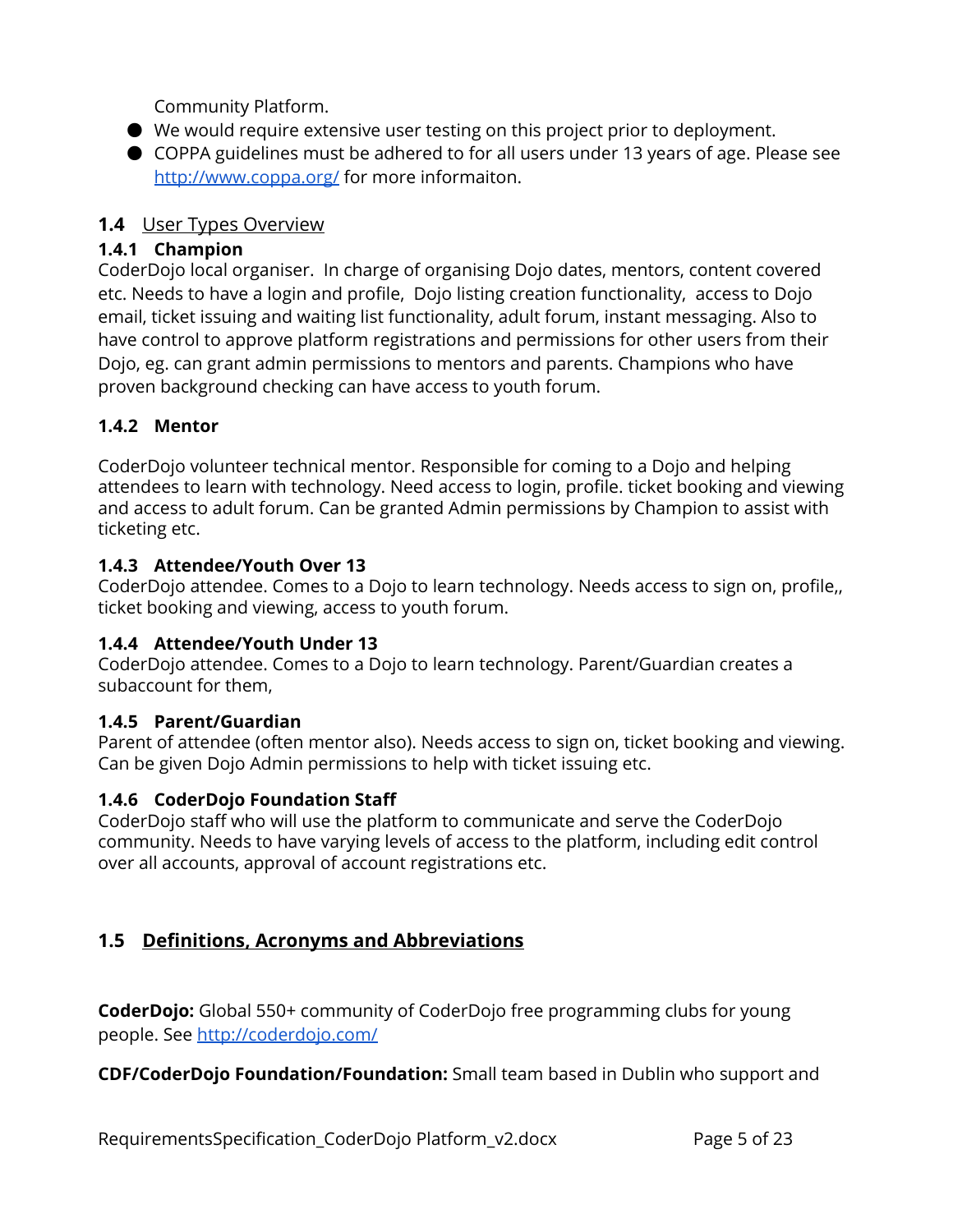scale CoderDojo. See <http://coderdojo.org/>

**CDF Admin:** A member of Foundation staff who manages the platform.

**COPPA:** Children's Online Privacy Protection Act

**Dojo:**A singular CoderDojo club.

**Champion:**Local volunteer CoderDojo Organiser

**Mentor:** Technically skilled volunteer who shares their knowledge at a Dojo

**Mozilla Open Badges:** Displayable digital badges to certify digital skills. Please see: <http://openbadges.org/>

**Youths/Ninjas/Attendees:**Young person who attends a Dojo.

**Onboarding/Registration:** After registration users are onboarded into a role eg. Champion, Mentor, Parent, Youth under 13, youth over 13.

**Zen:** CoderDojo database of Dojo, existing version viewable at <http://zen.coderdojo.com/>

Kata: CoderDojo community wiki, MediaWiki, viewable at <http://kata.coderdojo.com/>

**Organisers Google Group:**Google group for Dojo Champions and mentors to discuss important topics and issues viewable here: <https://groups.google.com/forum/#!forum/coderdojo-org>

**IM**: Instant Messaging for logged in users (adults only)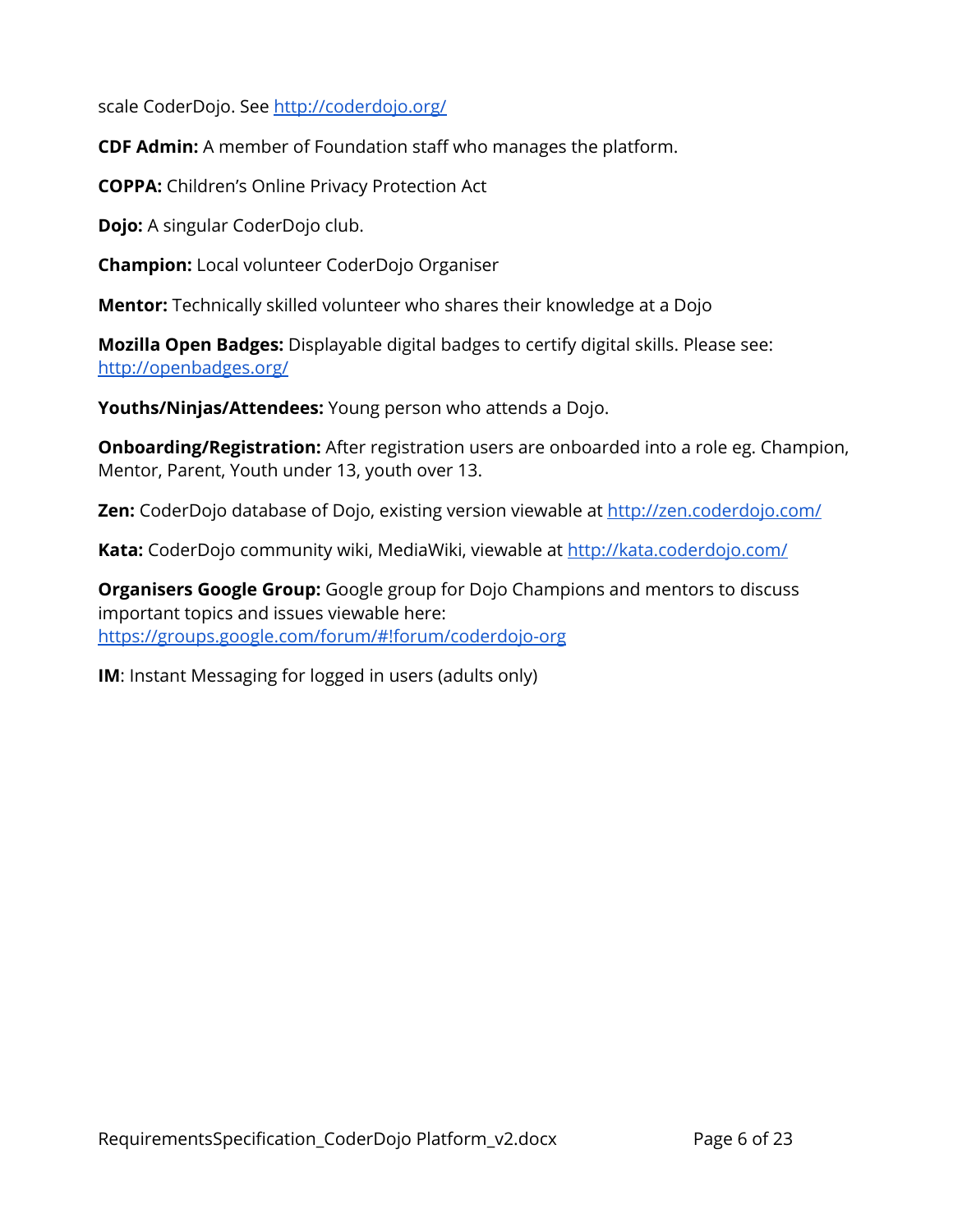## <span id="page-6-0"></span>*2 Requirements Overview*

## <span id="page-6-1"></span>**2.1 Functional Scope**

Provision of an all encompassing platform that will enable CoderDojo community members to complete all of their Dojo management tasks in one place.

## **2.2 Initial Specification**

The following specification is being given at the project inception:

- 1. Platform to be an amalgamation of CoderDojo email function, Organisers Google Group and Zen listing functions into one platform with single sign on.
- 2. Addition of user profiles for Champions, Mentors and Youths and accounts for parents and their U13 youths, ticket booking and waiting list functionality, group forums, instant messaging support functionality for CoderDojo Foundation staff.

| <b>Phase</b>   | <b>Description</b>                                                                                                                 |
|----------------|------------------------------------------------------------------------------------------------------------------------------------|
| 1              | Zen reproduction                                                                                                                   |
| 1              | Improved Champion onboarding process eg. UI walkthrough, display percentage complete<br>etc.                                       |
| 1              | Champion registration and profile creation                                                                                         |
| 1              | Champion can create, edit and delete multiple Dojo listings. Champion can invite a<br>co-Champion.                                 |
| 1              | Transfer of all existing Zen accounts to new Zen platform                                                                          |
|                |                                                                                                                                    |
| $\overline{2}$ | Single sign on for all CoderDojo sites, including Kata (media wiki), OAuth                                                         |
| $\mathcal{P}$  | Champion can add Mentors as members of their Dojos or users can request to join a Dojo<br>as a mentor and be approved by Champion. |
| $\mathcal{P}$  | Mentor profile creation, access to adult forum, viewing and booking tickets.                                                       |
| $\overline{2}$ | Dojo Admin permissions enabled for Champion to grant users certain permissions to<br>access ticket issuing and Dojo mail.          |
| $\overline{2}$ | Dojo Mail, management of Dojo email, Champion and permitted Dojo Admin have access.                                                |
| $\overline{2}$ | Adult forum, publicly viewable forum for Champions and Mentors. Users must have<br>Mentor permissions to access.                   |

## **2.3 Initial High Level Requirements List**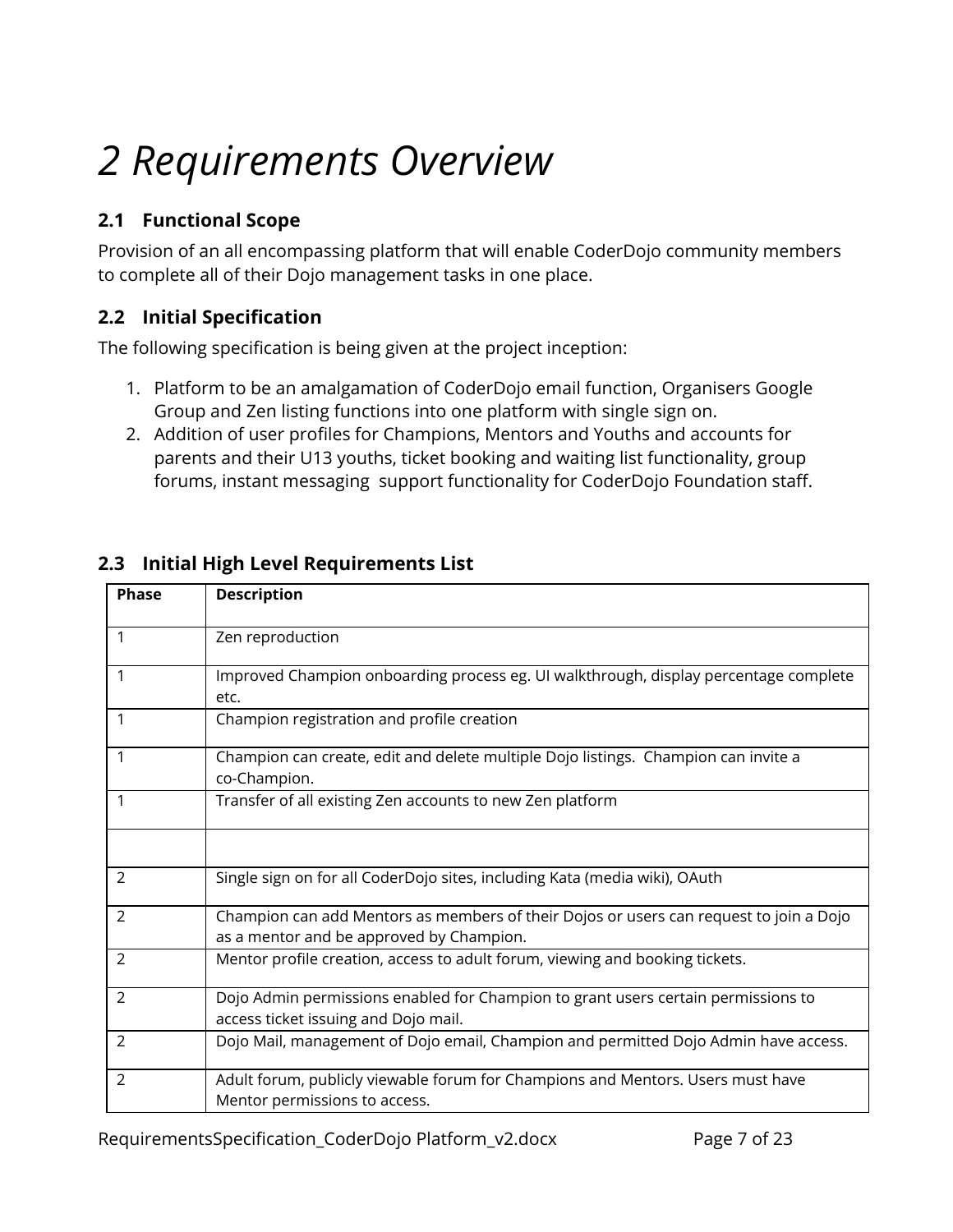| 3                    | Youth (Over 13) create profile and has access to Dojo tickets, youth forum. Over 13 Youth<br>accounts can be given Mentors permissions and Dojo Admin permissions by Champion.         |
|----------------------|----------------------------------------------------------------------------------------------------------------------------------------------------------------------------------------|
| 3                    | Parent/Guardian Accounts: Parents/Guardians create an account, have login and<br>password and access to Dojo tickets. Can add a sub account for U13 youth users.                       |
| 3                    | Under 13 Youth Sub Accounts: Added by parent/guardian, can access ticket viewing, Mozilla<br>open badges, can create private profile.                                                  |
| 3                    | Ticketing for Dojos, Issuing tickets, to include waiting list functionality (Accessed by<br>Champions and those with approved Dojo Admin permissions).                                 |
| 3                    | Youth Forum: Over 13 users can access CoderDojo Youth chat forum to share discussions,<br>Mentors and Champions who have proven they are background checked can access youth<br>forum. |
| 3                    | Integration of Mozilla Open Badges, can be earned and displayed through Youth profiles.                                                                                                |
| All<br><b>Phases</b> |                                                                                                                                                                                        |
| All                  | CRM Connecting - All phases                                                                                                                                                            |
| All                  | 3rd Party Reporting - All phases                                                                                                                                                       |
| All                  | Logging - All phases                                                                                                                                                                   |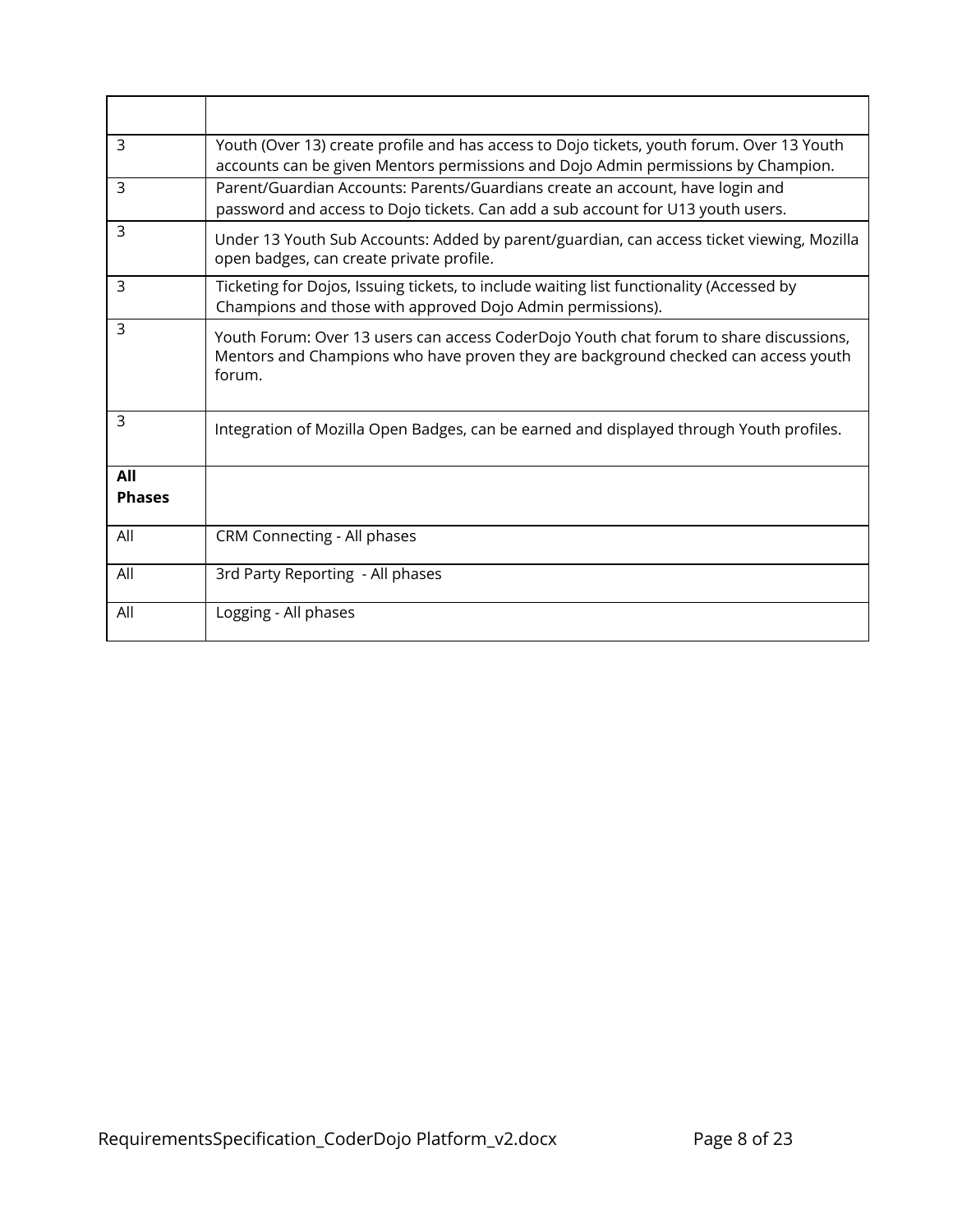# <span id="page-8-0"></span>*3 Requirements Definition*

## <span id="page-8-1"></span>**3.1 High Level Overview**

Based on the requirements gathering and analysis phases described above the following high level model of the system has been derived.

## **3.2 Functional Modules**

The functional modules describe the main functional clusters within the system.

| <b>Ref</b>   | <b>Name</b>                                                                 | <b>Description</b>                                                                                                                                                                                                                                                   | <b>Phase</b>   |
|--------------|-----------------------------------------------------------------------------|----------------------------------------------------------------------------------------------------------------------------------------------------------------------------------------------------------------------------------------------------------------------|----------------|
| <b>FM-01</b> | Zen<br>Reproduction                                                         | Reproduce the existing functionality of Zen using the new<br>architecture.                                                                                                                                                                                           | 1              |
| <b>FM-02</b> | Champion<br>onboarding/Pr<br>ofile<br>Creation/Cha<br>mpion<br>Registration | Potential CoderDojo Champion initial registration, then<br>onboarding through to actual Champion with Dojo listing<br>with assistance from CoderDojo Foundation staff. eg. UI<br>walkthrough, display percentage complete etc.<br>Champion can invite a co-champion. | $\mathbf{1}$   |
| <b>FM-03</b> | Dojo Listing                                                                | Registered Champion can create additional Dojos listings<br>and edit existing publicly viewable Dojo listing/profile                                                                                                                                                 | $\mathbf{1}$   |
| <b>FM-04</b> | OAuth                                                                       | Single sign on for all users across all CD web services<br>including Kata and Zen/Platform.                                                                                                                                                                          | $\overline{2}$ |
| <b>FM-05</b> | Mentor<br>Profiles                                                          | Dojo Mentors can be invited to join the platform by their<br>Dojo Champion or request to join a Dojo and once<br>approved can create profiles and access adult forum and<br>Dojo ticket viewing and booking.                                                         | $\overline{2}$ |
| <b>FM-06</b> | Dojo Admin                                                                  | Mentors (and other users linked to that Dojo) can be<br>granted Dojo Admin permissions by Champion to access<br>Dojo listing, ticket management, email etc.                                                                                                          | $\overline{2}$ |
| <b>FM-07</b> | Dojo Mail                                                                   | Integration of management of current CoderDojo email<br>(through Gmail) for the Champion of the Dojo.                                                                                                                                                                | $\overline{2}$ |
| <b>FM-08</b> | Adult Forum                                                                 | Publicly viewable forum for Champions and mentors to<br>discuss CoderDojo related topics. User must have<br>Champion or Mentor privileges to access.                                                                                                                 | $\overline{2}$ |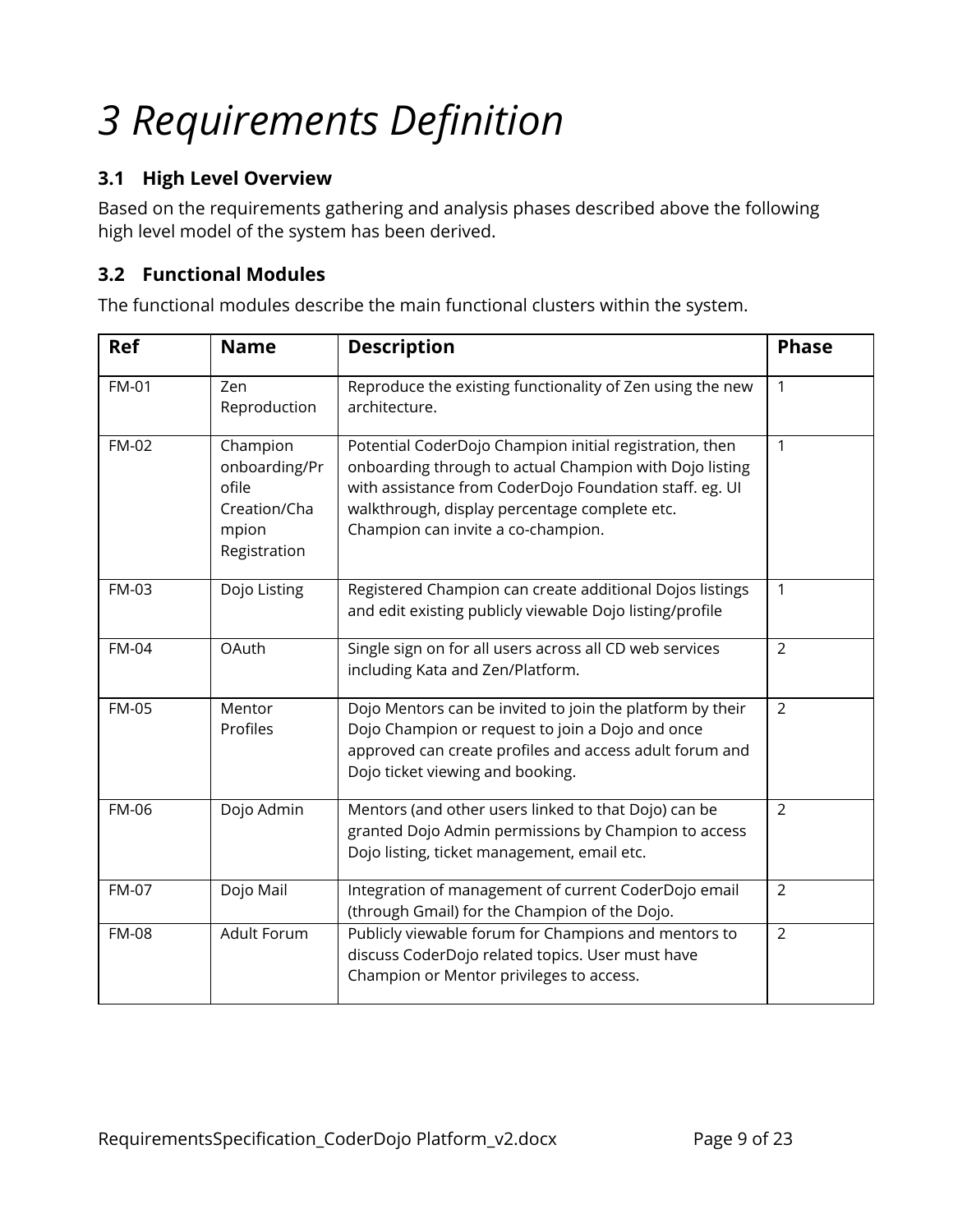| <b>FM-09</b> | Youth Profile<br>(Over 13)                   | Youths are invited/can request to create profile<br>(optionally publicly viewable) in connection with a Dojo<br>Champion, have access to Dojo tickets and youth forum.<br>Can complete Mozilla open badges through platform and<br>can display on profile. Can be granted Mentor and Dojo<br>Admin permissions. | $\overline{3}$ |
|--------------|----------------------------------------------|-----------------------------------------------------------------------------------------------------------------------------------------------------------------------------------------------------------------------------------------------------------------------------------------------------------------|----------------|
| <b>FM-10</b> | Parent/Guardi<br>an Profile                  | Parent can create an account with login (no profile) and<br>create profile for Under 13 Youths. Can be granted<br>Mentor/Dojo Admin permissions and upgraded to having                                                                                                                                          | 3              |
|              |                                              | a Mentor profile. Can reset Youth (under 13) sub account<br>password.                                                                                                                                                                                                                                           |                |
| <b>FM-11</b> | Youth Profile<br>(Under 13)                  | Youth sub user account added by parent/guardian<br>account, private profile, can access ticket viewing (not<br>booking) and Mozilla open badges. Can choose unique<br>username and password to manage their private profile.<br>Parent account books tickets.                                                   | $\overline{3}$ |
| <b>FM-12</b> | Dojo Ticketing                               | Ticketing for Dojos, Issuing tickets, to include waiting list<br>functionality. Accessed by Champions and those with<br>approved Dojo Admin permissions. Check in at Dojo                                                                                                                                       | $\mathsf{3}$   |
| <b>FM-13</b> | Youth Forum                                  | Over 13 users can access CoderDojo Youth chat forum to<br>share discussions, Mentors and Champions who have<br>proven they are background checked can access youth<br>forum.                                                                                                                                    | 3              |
| <b>FM-14</b> | Mozilla Open<br><b>Badges</b><br>Integration | Youth users can complete Mozilla Open Badges through<br>platform and display completed badges on their profile.                                                                                                                                                                                                 | $\overline{3}$ |
| All          | <b>CRM</b>                                   | CRM Connecting - All phases                                                                                                                                                                                                                                                                                     | All            |
| All          | Reporting                                    | 3rd Party Reporting - All phases                                                                                                                                                                                                                                                                                | All            |
| All          | Logging                                      | Logging (Log files) - All phases                                                                                                                                                                                                                                                                                | All            |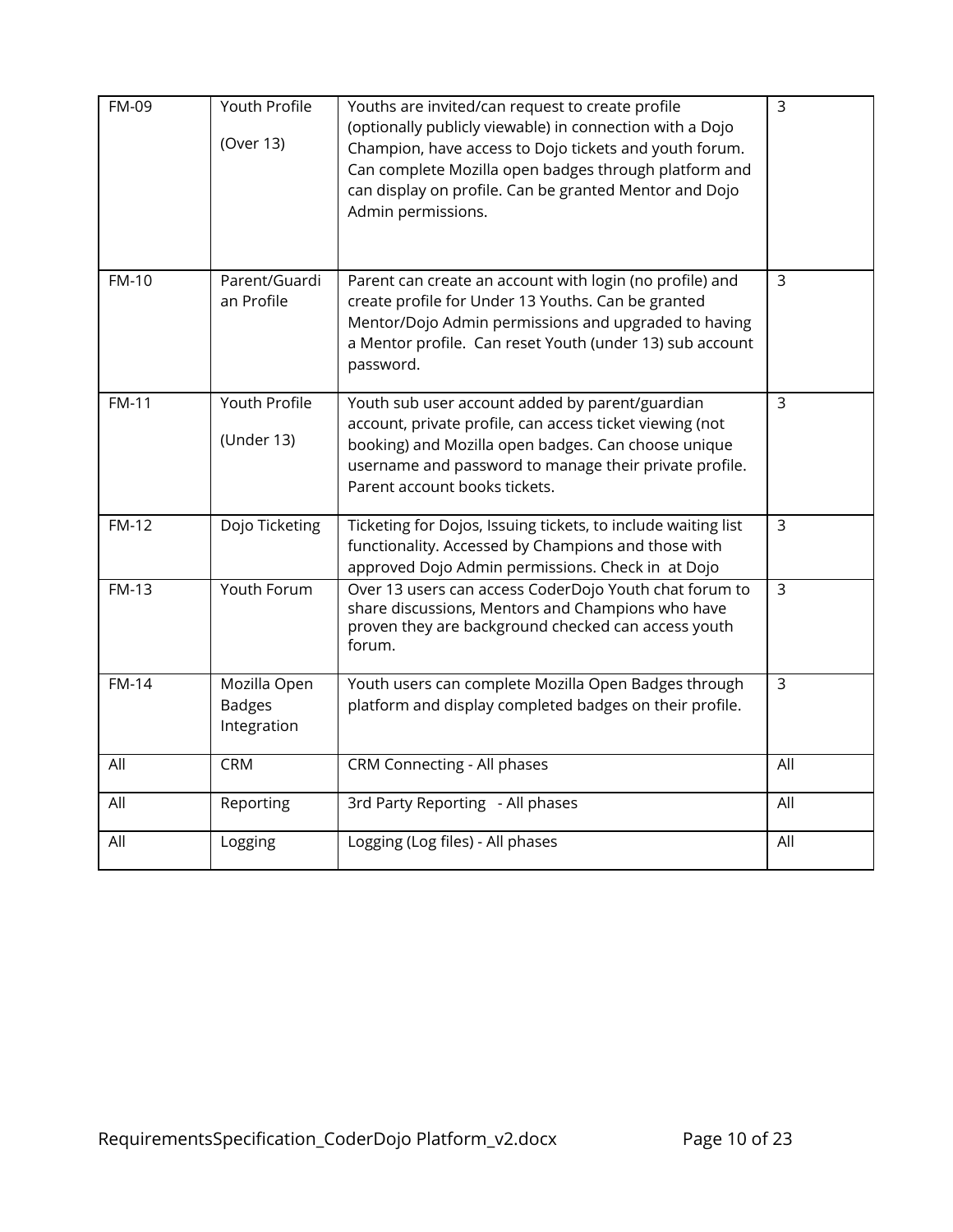## **3.3 Requirements List**

## <span id="page-10-0"></span>**3.3.1 FM-01 Zen Reproduction**

Reproduce the existing functionality of Zen using the new architure.

| Ref          | <b>Description</b>                                                                                      |
|--------------|---------------------------------------------------------------------------------------------------------|
| Public       |                                                                                                         |
| FR-1.010     | Public user views map of Dojos                                                                          |
| FR - 1.020   | Public user searches map Dojo using location and is shown list of nearest Dojos.                        |
| FR - 1.030   | Public user browses Dojo listing by country and region.                                                 |
| FR - 1.040   | Public users can click on link to and view Dojo profile.                                                |
| Champion     |                                                                                                         |
| FR - 1.050   | Champion registration.                                                                                  |
| FR - 1.060   | Champion login                                                                                          |
| FR - 1.070   | Champion sign CoderDojo Charter (Obligatory to create account)                                          |
| FR - 1.080   | Champion creates listing for Dojo                                                                       |
| FR - 1.090   | Champion can set the status of their dojo.                                                              |
| FR-1.100     | Example fields: Dojo Status, Location, GPS shown on map, display ticketing for Dojo,<br>contact details |
| CDF Admin    |                                                                                                         |
| $FR - 1.110$ | CDF Staff to review and verify Dojo listings.                                                           |
| FR-1.120     | CDF Staff to have full access to all profiles.                                                          |
| FR-1.130     | CDF Staff to have full access and moderation access rights on Adult and Youth Forum                     |
| $FR - 1.140$ | Autopost status update to Twitter/Facebook when a new Dojo listing is verified.                         |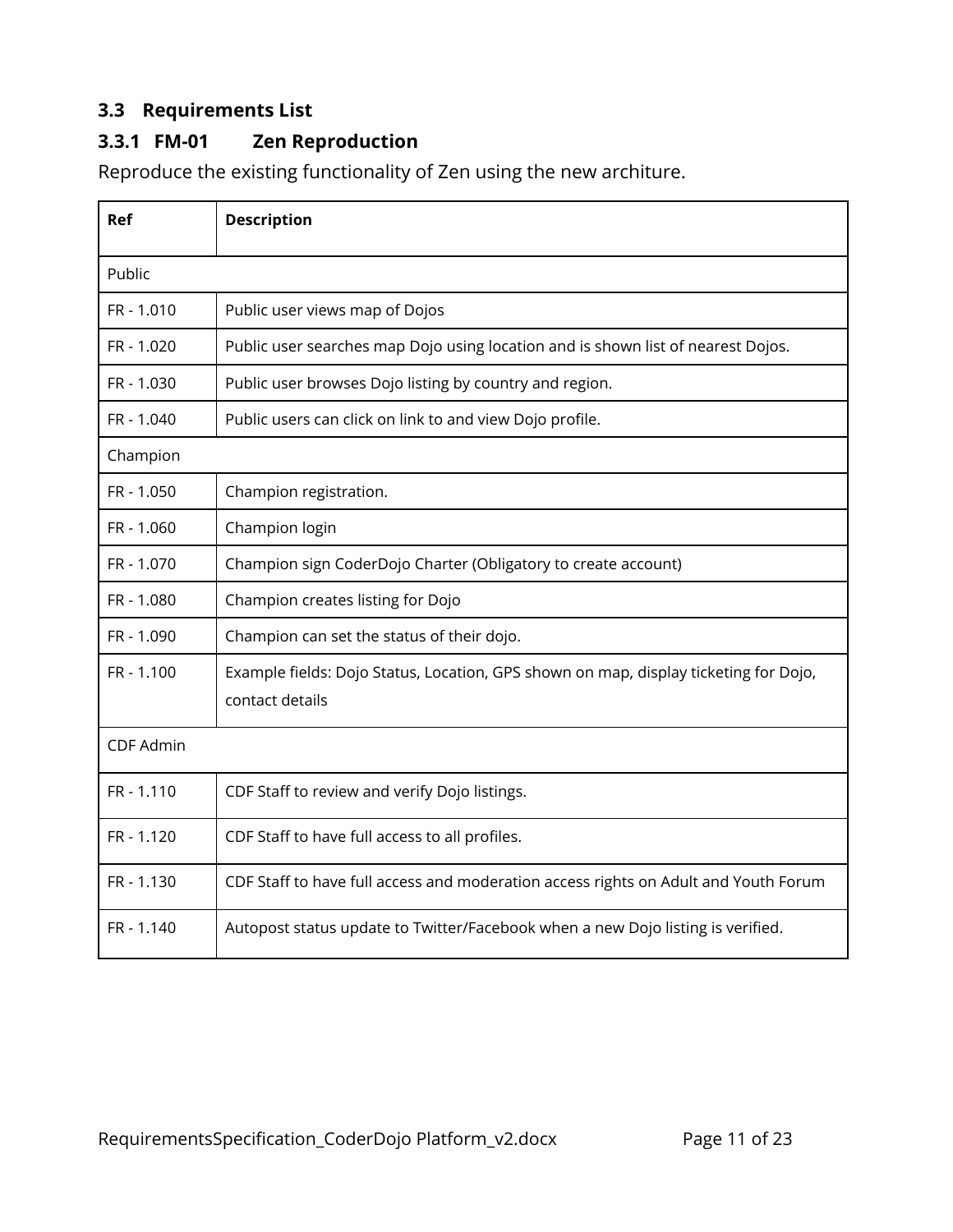## <span id="page-11-0"></span>**3.3.2 FM-02 Registration/Profile Creation/Onboarding**

Potential CoderDojo Champion initial registration, then onboarding through to actual Champion with Dojo listing with assistance from CoderDojo Foundation staff. eg. UI walkthrough, display percentage complete etc. Champion can invite a co-champion.

| Ref        | <b>Description</b>                                                                                                                                                                                                                                           |
|------------|--------------------------------------------------------------------------------------------------------------------------------------------------------------------------------------------------------------------------------------------------------------|
| Public     |                                                                                                                                                                                                                                                              |
| FR-2.010   | New visitor creates login.                                                                                                                                                                                                                                   |
| FR-2.020   | User logs in.                                                                                                                                                                                                                                                |
| Champion   |                                                                                                                                                                                                                                                              |
| FR-2.030   | User requests to create a new dojo or join an existing Dojo as champion                                                                                                                                                                                      |
| FR-2.040   | Champion onboarding process provides all information required for champion profile<br>as well as extra private information for CDF Admin only.                                                                                                               |
| FR-2.050   | System creates champion profile.                                                                                                                                                                                                                             |
| FR-2.060   | User can edit and delete profile and option to mark public/private (Champions must be<br>public)                                                                                                                                                             |
| FR-2.070   | Champion must first create profile for themselves, then Dojo listing then approve all<br>other accounts that register for that Dojo.                                                                                                                         |
| FR-2.080   | User can view other profiles from their Dojo                                                                                                                                                                                                                 |
| FR-2.090   | Background checking validation process for Champions.                                                                                                                                                                                                        |
| FR-2.100   | Background checked Champions can access youth forum.                                                                                                                                                                                                         |
| FR-2.110   | Champions can invite Dojo members to join platform and create account.                                                                                                                                                                                       |
| FR-2.120   | Champions have access to adult forum.                                                                                                                                                                                                                        |
| FR-2.130   | After x months of inactivity users are notified that their account will become inactive<br>after X days. Account is added to list to be reviewed by champion and champion is<br>emailed. If no action the account is marked as inactive.                     |
| <b>CRM</b> | 1. "Account" is created and converted based on the relevant onboarding process.<br>All updates to account information are passed to CRM.<br>2.<br>All updates to account status are passed to CRM<br>3.<br>All future updates will also update the CRM<br>4. |
| Reporting  | All status changes to users will initiate an API call for reporting purposes.                                                                                                                                                                                |
| Logging    | All changes to a user status or profiles will be logged with date/time and user with<br>details of the changes.                                                                                                                                              |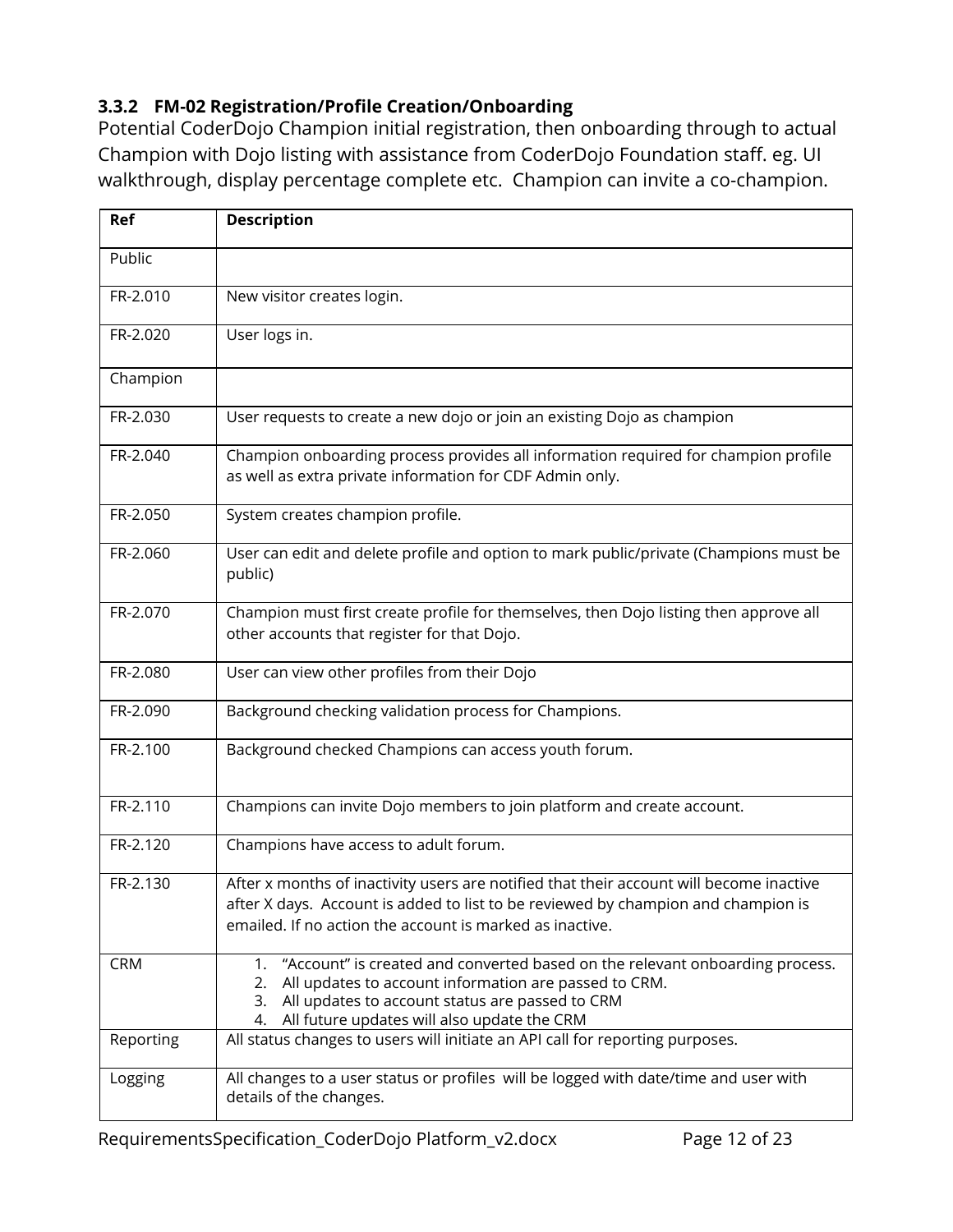#### <span id="page-12-0"></span>**3.3.3 FM-03 Dojo Listing**

Allow Champion and approved Mentors to create and edit a Dojo Listing/Profile.

| Ref         | <b>Description</b>                                                                                                                                                                                                                                                                          |
|-------------|---------------------------------------------------------------------------------------------------------------------------------------------------------------------------------------------------------------------------------------------------------------------------------------------|
| FR-3.010    | Logged in Champion can create a listing/profile for their Dojo.                                                                                                                                                                                                                             |
| FR-3.020    | Example fields: Location, GPS shown on map, display ticketing for Dojo, contact details                                                                                                                                                                                                     |
| FR-3.030    | All listings viewable on searchable public map (no login required)                                                                                                                                                                                                                          |
| FR-3.040    | Potential/new champion has a Zen listing first, then has to add themselves as a member<br>of that Dojo                                                                                                                                                                                      |
| FR-3.050    | CDF Staff to review and verify Dojo listings.                                                                                                                                                                                                                                               |
| FR-3.060    | Autopost status update to Twitter/Facebook when a new Dojo listing is verified.                                                                                                                                                                                                             |
| <b>CRM</b>  | 1. A new account will be created for the Dojo.<br>The "Account" for the user will be converted to champion and added under the<br>2.<br>Dojo.<br>3. As each step on the onboarding process is completed it will be updated in the<br>CRM.<br>4. All future updates will also update the CRM |
| Reporting ( | All status changes to the Dojo will initiate an API call for reporting purposes.                                                                                                                                                                                                            |
| Logging     | All changes to a listing will be logged with date/time and user with details of the<br>changes.                                                                                                                                                                                             |

### **3.3.4 FM-04 OAuth**

| Ref      | <b>Description</b>                                                                                                               |
|----------|----------------------------------------------------------------------------------------------------------------------------------|
| FR-4.010 | Platform will be a Oauth Authorization Server.                                                                                   |
|          | CDF admin can a new service for a resource server with all the required attributes ie.<br>Kata, forum                            |
|          | User can connect from their client to the resource server and request access to it using<br>their platform credentials.          |
|          | Resource server request approval from Authorization Server / user must log into<br>Authorization Server or be logged in already. |
|          | Authorization Server returns approval and the date it is approved to share with the<br>resource server le Access level = Mentor  |
|          | User can now access the resource server with the same credentials as the platform for                                            |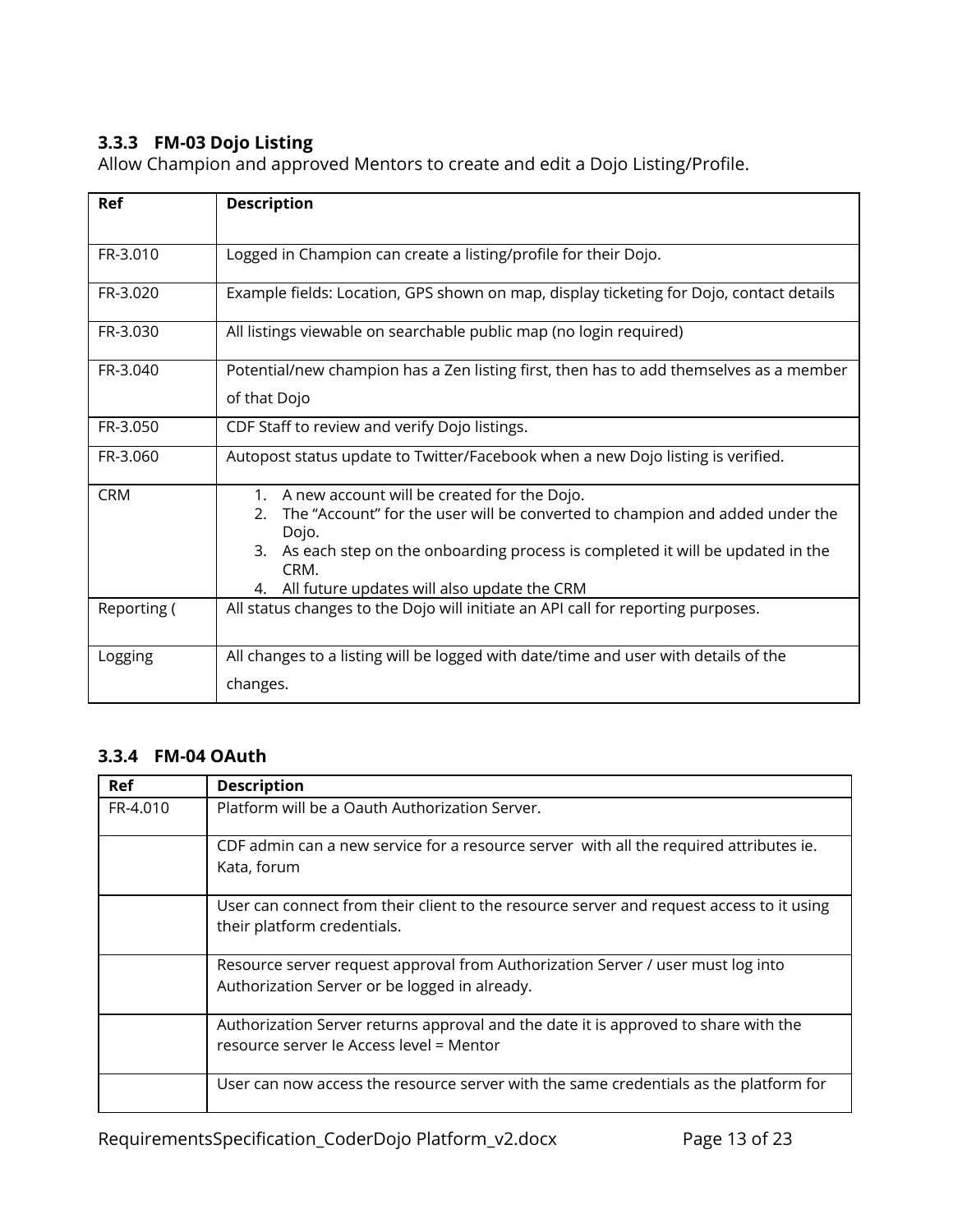| as long as they credentials are alive. |
|----------------------------------------|
|                                        |

#### **3.3.5 FM-05 Mentor Profiles**

Dojo Mentors can be invited to join the platform by their Dojo Champion or request to join a Dojo and once approved can create profiles and access adult forum and Dojo ticket viewing and booking.

| <b>Ref</b> | <b>Description</b>                                                                                                                                                                                                                                                                                      |
|------------|---------------------------------------------------------------------------------------------------------------------------------------------------------------------------------------------------------------------------------------------------------------------------------------------------------|
| FR-5.010   | Mentor can be invited to join a Dojo by Champion                                                                                                                                                                                                                                                        |
| FR-5.020   | Mentor can request to join a Dojo and be approved by Champion                                                                                                                                                                                                                                           |
| FR-5.030   | Mentor has public profile                                                                                                                                                                                                                                                                               |
| FR-5.040   | Mentor has access to ticket viewing and booking                                                                                                                                                                                                                                                         |
| FR-5.050   | Mentors has access to Adult Forum                                                                                                                                                                                                                                                                       |
| FR-5.060   | Mentor can be granted Dojo Admin permissions                                                                                                                                                                                                                                                            |
| FR-5.070   | Background checking validation process for mentors.                                                                                                                                                                                                                                                     |
| FR-5.080   | Background checked mentors can access youth forum.                                                                                                                                                                                                                                                      |
| FR-5.090   | Mentor can join multiple Dojos.                                                                                                                                                                                                                                                                         |
| <b>CRM</b> | User registration creates account on Zen<br>1.<br>2. As each step on the onboarding process is completed it will be updated in the<br>CRM.<br>The "Account" for the user will be converted to Mentor and added as under the<br>$\mathbf{3}$ .<br>Dojo<br>4. All future updates will also update the CRM |
| Reporting  | All status changes to the Mentor status will initiate an API call for reporting purposes.                                                                                                                                                                                                               |
| Logging    | All changes to a listing will be logged with date/time and user with details of the<br>changes.                                                                                                                                                                                                         |

## **3.3.6 FM-06 Dojo Admin**

Non Champion users linked to a Dojo can be granted Dojo Admin permissions by Champion to access Dojo listing, ticket management, email etc.

| Ref<br><b>Description</b> |
|---------------------------|
|---------------------------|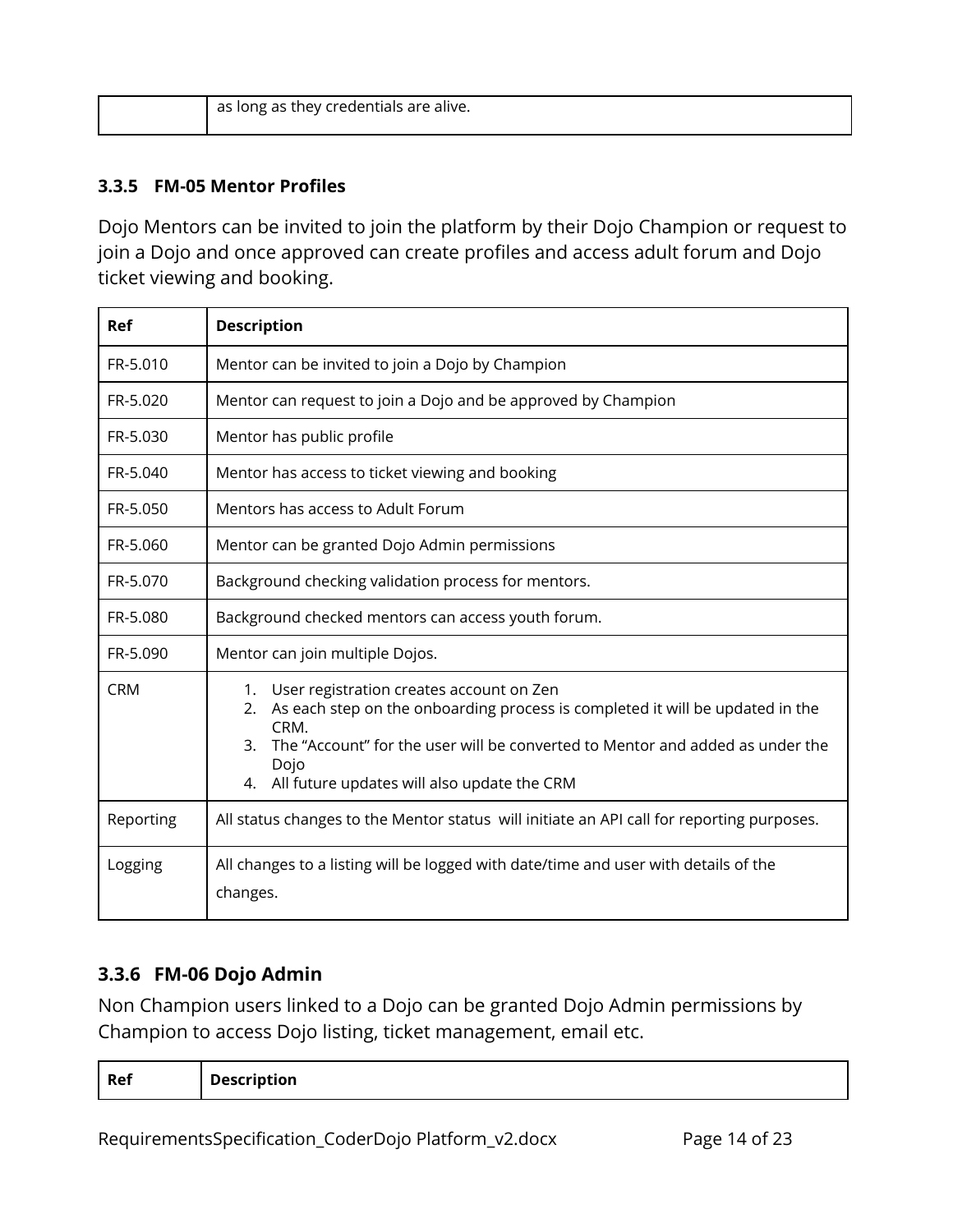| FR-6.010   | Champion can grant users (Mentor, Parent, Over 13 Youth) Dojo Admin permissions.                                                                                                                                                   |
|------------|------------------------------------------------------------------------------------------------------------------------------------------------------------------------------------------------------------------------------------|
| FR-6.020   | Can be granted standard permissions (eg. Access to edit Dojo listing, access to add<br>mentors and approve parents and youth members and access to ticket issuing and<br>management) or just choose specific permissions for user. |
| <b>CRM</b> | The " existing Account" will be flagged as an admin.<br>1.<br>2. All future updates will also update the CRM                                                                                                                       |
| Reporting  | All status changes to the user status will initiate an API call for reporting purposes.                                                                                                                                            |
| Logging    | All changes to a listing will be logged with date/time and user with details of the changes.                                                                                                                                       |

## **3.3.7 FM-07 Dojo Mail**

Integration of management of current CoderDojo email (through Gmail) for the Champion of the Dojo.

Note: On verification each Dojo is issued a @coderdojo.com email address. We would like to investigate if the creating of this email address can be done through the Google Apps API and if not we would like to put a management system in place to track what address need to be created and made inactive.

| Ref        | <b>Description</b>                                                                                                                                           |
|------------|--------------------------------------------------------------------------------------------------------------------------------------------------------------|
| FR-7.010   | Each Dojo gets it's own email address in the format<br>[DOJONAME].[COUNTRYISO]@coderdojo.com eg. dublin.ie@coderdojo.com                                     |
| FR-7.020   | The email address is created in Google apps using the API or added to admin list to be<br>manually created and marked as done.                               |
| FR-7.030   | If a Dojo become inactive the email address should marked as inactive by API call or<br>added at admin list to be manually made inactive and marked as done. |
| FR-7.040   | Email address will be automatically added to profile when marked as done.                                                                                    |
| FR-7.050   | Email activity logged and reported.                                                                                                                          |
| <b>CRM</b> | Email address will be added to the Dojo account.                                                                                                             |
| Reporting  | No update needed.                                                                                                                                            |
| Logging    | All changes will be logged with date/time and user with details of the changes.                                                                              |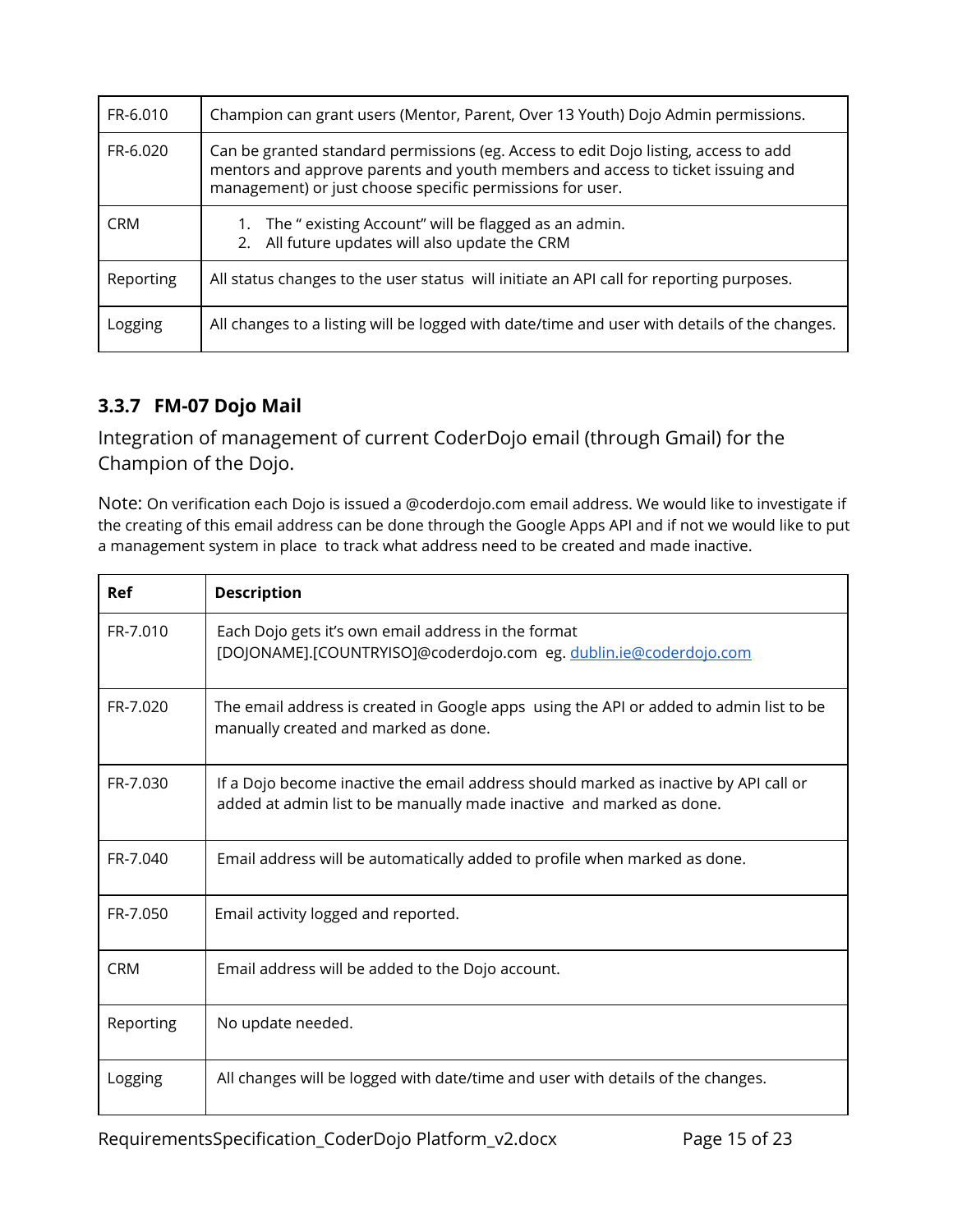## **3.3.8 FM-08 Adult Forum**

Publicly viewable forum for Champions and mentors to discuss CoderDojo related topics. User must have Champion or Mentor privileges to access.

| Ref        | <b>Description</b>                                                 |
|------------|--------------------------------------------------------------------|
| FR-8.010   | Users can access forum and view all existing threads/conversations |
| FR-8.020   | Public (non logged in) can view adult forum and conversations.     |
| FR-8.030   | Users can comment on existing threads                              |
| FR-8.040   | Users can start a new thread                                       |
| FR-8.050   | CoderDojo Foundation users can remove inappropriate threads.       |
| <b>CRM</b> | No update needed.                                                  |
| Reporting  | No update needed.                                                  |
| Logging    | No update needed.                                                  |

## **3.3.9 FM-09 Youth Profile (Over 13)**

Youths are invited/can request to create profile (optionally publicly viewable) in connection with a Dojo Champion, have access to Dojo tickets and youth forum. Can complete Mozilla open badges through platform and can display on profile. Can be granted Mentor and Dojo Admin permissions.

| <b>Ref</b> | <b>Description</b>                                     |
|------------|--------------------------------------------------------|
| FR-9.010   | Youth can be invited to join the Dojo                  |
| FR-9.020   | Youth can request to join a Dojo                       |
| FR-9.030   | Youth can create a profile (Optionally public/private) |
| FR-9.040   | Youth has access to ticketing viewing and booking.     |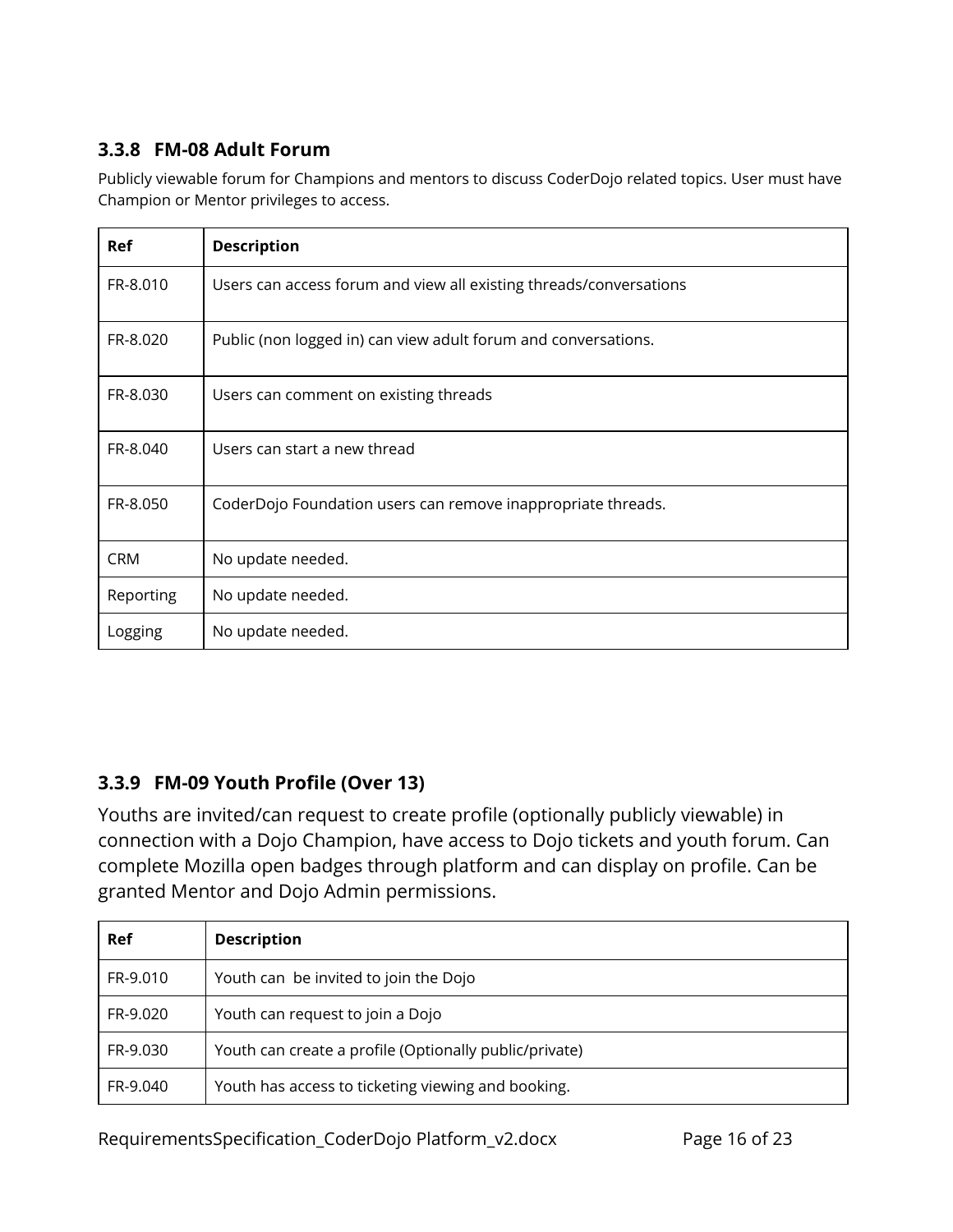| FR-9.050   | Youth has access to youth forum.                                                                                                                                                            |
|------------|---------------------------------------------------------------------------------------------------------------------------------------------------------------------------------------------|
| FR-9.060   | Youth can be granted user permissions.                                                                                                                                                      |
| FR-9.070   | Youth can join multiple Dojos.                                                                                                                                                              |
| FR-9.080   | Youth can complete Mozilla Open Badges through profile.                                                                                                                                     |
| FR-9.090   | Youth can display completed Badges on their profile.                                                                                                                                        |
| <b>CRM</b> | User registration creates account on Zen<br>The "Account" for the user will be converted to Youth and added as under the<br>2.<br>Dojo<br>All future updates will also update the CRM<br>3. |
| Reporting  | All status changes to the Youth status will initiate an API call for reporting purposes.                                                                                                    |
| Logging    | All changes to profile will be logged with date/time and user with details of the changes.                                                                                                  |

## **3.3.10 FM-10 Parent/Guardian Profile**

Parent can create an account with login (no profile) and create profile for Under 13 Youths. Can be granted Mentor/Dojo Admin permissions and upgraded to having a Mentor profile. Can reset Youth (under 13) sub account password. Please see Khan Academy for example of parent profile,

| <b>Ref</b> | <b>Description</b>                                                 |
|------------|--------------------------------------------------------------------|
| FR-10.010  | Parent can be invited to join a Dojo.                              |
| FR-10.020  | Parent can request to join a Dojo.                                 |
| FR-10.030  | Parent has private profile                                         |
| FR-10.040  | Parent has access to ticket booking and viewing.                   |
| FR-10.050  | Parent can add an account for under 13 user through their account. |
| FR-10.060  | Parents can be granted Mentor and Dojo Admin permissions.          |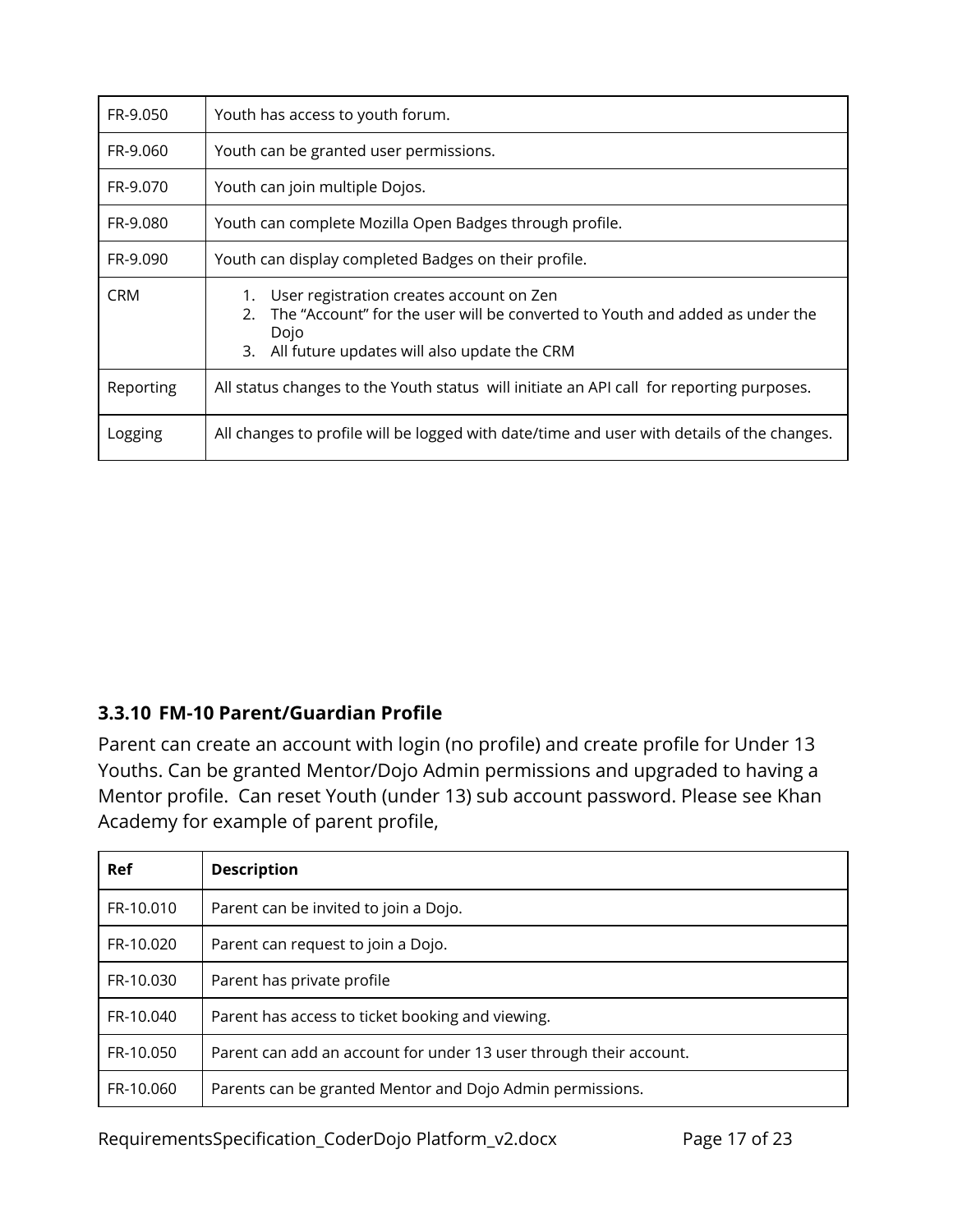| <b>CRM</b> | User registration creates account on Zen<br>1.<br>The "Account" for the user will be converted to Parent and added as under the<br>$2^{1}$<br>Dojo<br>3. All Youths under 13 added by a parent will be note on CRM<br>4. All future updates will also update the CRM |
|------------|----------------------------------------------------------------------------------------------------------------------------------------------------------------------------------------------------------------------------------------------------------------------|
| Reporting  | All status changes to the parent status will initiate an API call to SAS for reporting<br>purposes. Numbers of youths under 13 will be passed for reporting.                                                                                                         |
| Logging    | All changes to profile will be logged with date/time and user with details of the changes.                                                                                                                                                                           |

## **3.3.11Youth Profile (Under 13)**

Youth sub user account added by parent/guardian account, private profile, can access ticket viewing (not booking) and Mozilla open badges. Can choose unique username and password to manage their private profile. Parent account books tickets.

| <b>Ref</b> | <b>Description</b>                                                                                                                     |
|------------|----------------------------------------------------------------------------------------------------------------------------------------|
| FR-11.010  | Under 13 Youth user is added by registered and approved parent.                                                                        |
| FR-11.020  | Under 13 Youth user can create a private profile, viewable only by themselves and<br>their guardian.                                   |
| FR-11.030  | Under 13 Youth user has access ticket viewing (not booking)                                                                            |
| FR-11.040  | Can complete Mozilla Open Badges                                                                                                       |
| FR-11.050  | Can display completed Badges on private profile.                                                                                       |
| FR-11.060  | Is prompted to upgrade to an Over 13 profile when of age.                                                                              |
| <b>CRM</b> | On conversion to over 13 account:<br>1. New Youth account created under the Dojo.<br>All future updates will also update the CRM<br>2. |
| Reporting  | All status changes to the Youth status will initiate an API call for reporting purposes.                                               |
| Logging    | All changes to profile will be logged with date/time and user with details of the<br>changes.                                          |

## **3.3.12 Dojo Ticketing**

Ticketing for Dojos, Issuing tickets, to include waiting list functionality. Accessed by Champions and those with approved Dojo Admin permissions. Check in at Dojo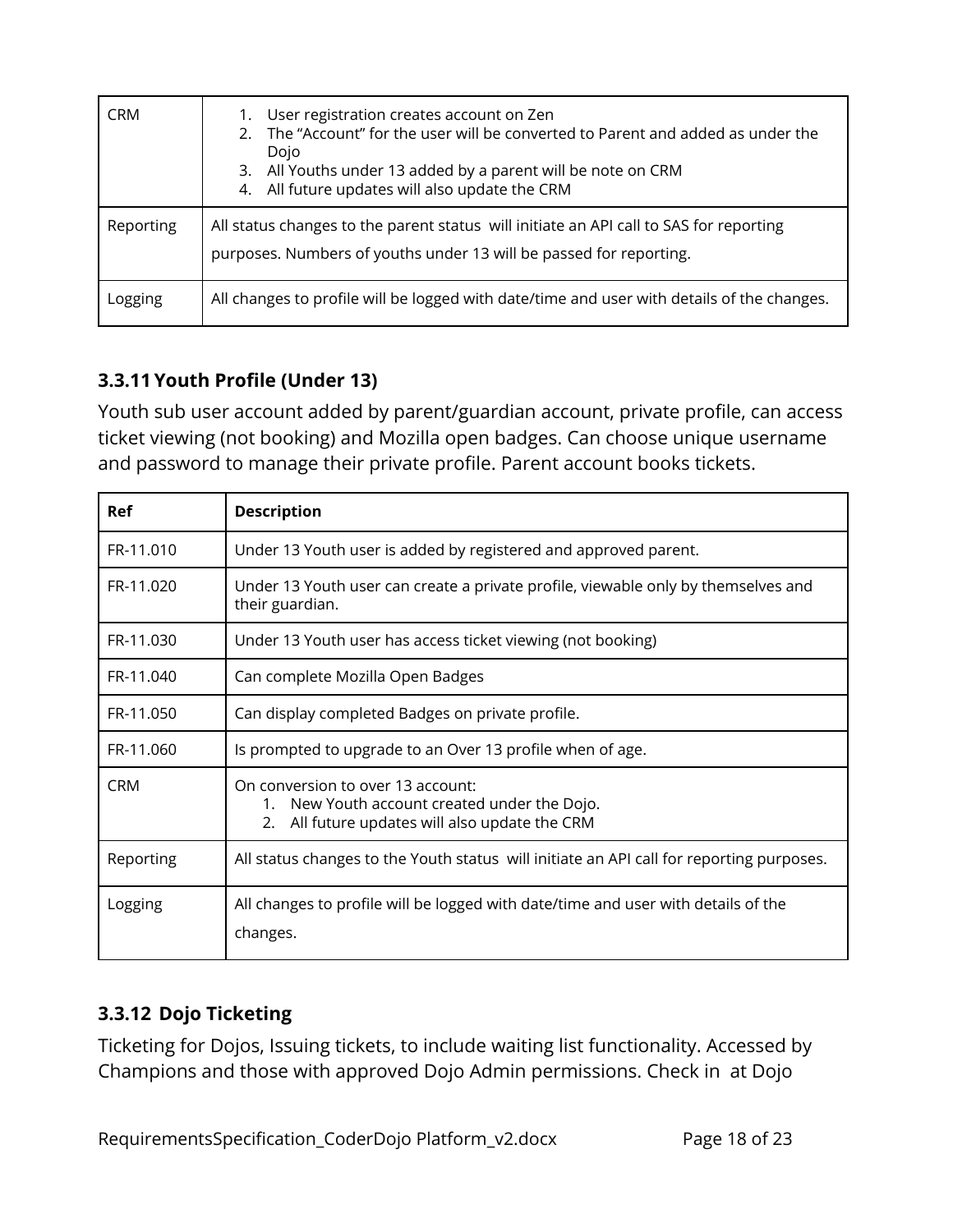| Ref       | <b>Description</b>                                                                                       |
|-----------|----------------------------------------------------------------------------------------------------------|
| FR-12.010 | Champions and users with Dojo Admin permissions can schedule and event and create<br>an event profile.   |
| FR-12.020 | Approved users can set an event to repeat on a regular basis.                                            |
| FR-12.030 | Approved users can release a certain amount of tickets for their event.                                  |
| FR-12.040 | Different ticket types, eg. standard (book each week), term ticket (eg. 6 weeks),<br>other/customisable. |
| FR-12.050 | Approved users can access waiting list for extra bookings.                                               |
| FR-12.060 | Waiting list synced to ticketing for automatic issuing of tickets when a ticket is cancelled.            |
| FR-12.070 | All users, and public, can view events and book tickets.                                                 |
| FR-12.080 | All users, and public, can view and edit their booked tickets.                                           |
| FR-12.090 | Public users create minimum login, no profile, in order to book tickets. (Mostly youth and<br>parents)   |
|           | Open badge can be linked to event and automatically awarded to all checked in<br>attendees.              |
| Reporting | Event completion will be reported.<br>No of attendees, ages and gender will be reported.                 |
| Logging   | All changes to the event will be logged with date/time and user with details of the<br>changes.          |

## **3.3.13 Youth Forum**

Over 13 users can access CoderDojo Youth chat forum to share discussions, Mentors and Champions who have proven they are background checked can access youth forum.

| Ref       | <b>Description</b>                                                       |
|-----------|--------------------------------------------------------------------------|
| FR-13.010 | Youth users can access forum and view all existing threads/conversations |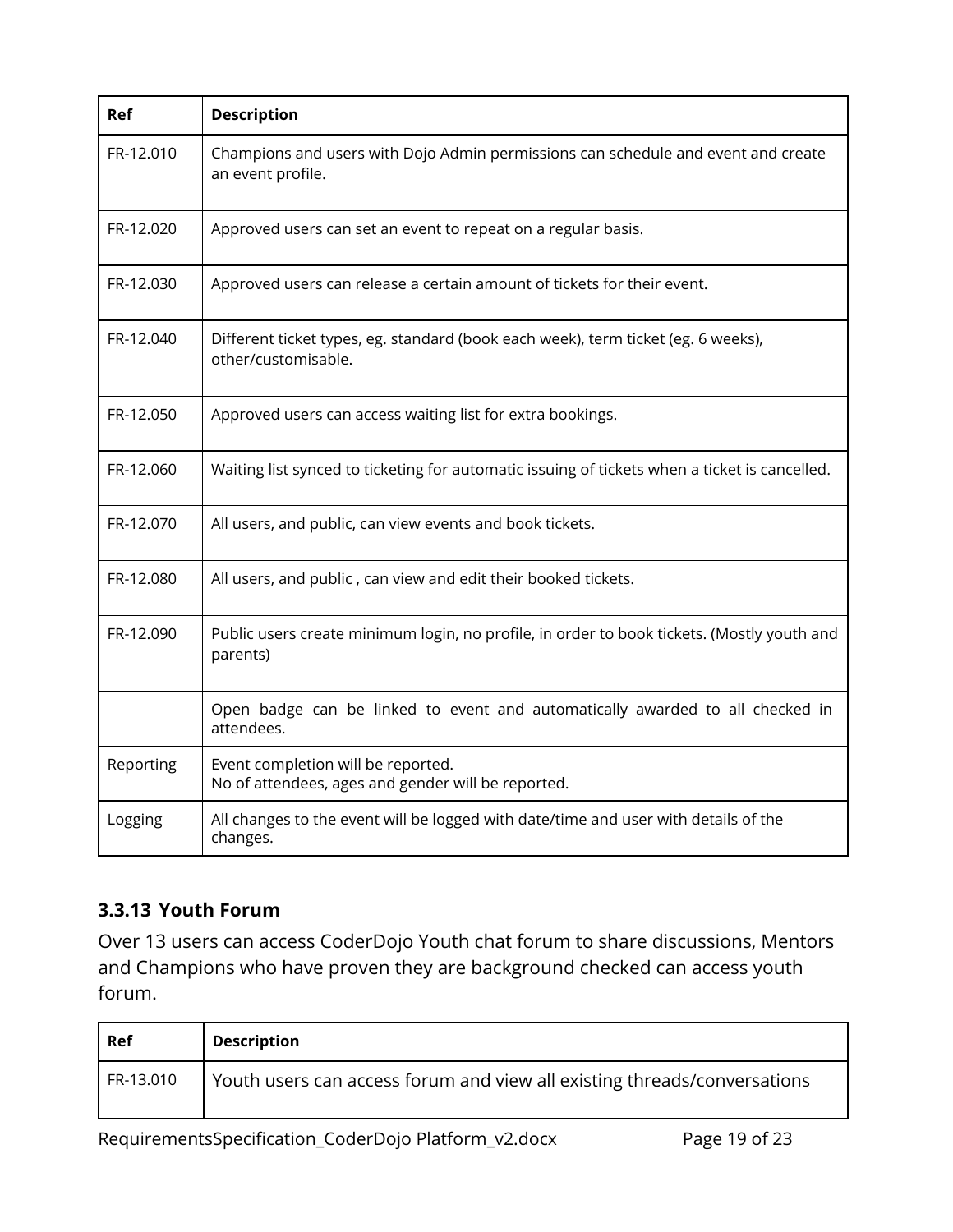| FR-6.020   | Users can comment on existing threads                                         |
|------------|-------------------------------------------------------------------------------|
| FR-6.030   | Users can start a new thread                                                  |
| FR-6.040   | CoderDojo Foundation users can remove inappropriate threads.                  |
| FR-6.050   | Approved and background checked mentors and Champions can access youth forum. |
| <b>CRM</b> | No update                                                                     |
| Reporting  | No update                                                                     |
| Logging    | No update                                                                     |

## **3.3.14 Mozilla Open Badges Integration**

Youth users can complete Mozilla Open Badges through platform and display completed badges on their profile.

| Ref         | <b>Description</b>                                                                     |
|-------------|----------------------------------------------------------------------------------------|
| FR - 14.010 | Users can be linked to complete a Mozilla Open Badge through their profile.            |
| FR - 14.020 | Mentors/Champions can approve/verify that young people have completed their<br>badges. |
| FR-14.030   | Users will be able to display Mozilla Open Badges on their profile pages.              |
| FR-14.040   | U13 users complete their badges through their parents.                                 |
| FR-14.050   | Functionality to export CoderDojo Badges to Mozilla Backpack.                          |
| FR-14.060   | Event based badges - attended 100 event and special events                             |
| <b>CRM</b>  | Update details of badges to profile                                                    |
| Reporting   | Report on badges issued.                                                               |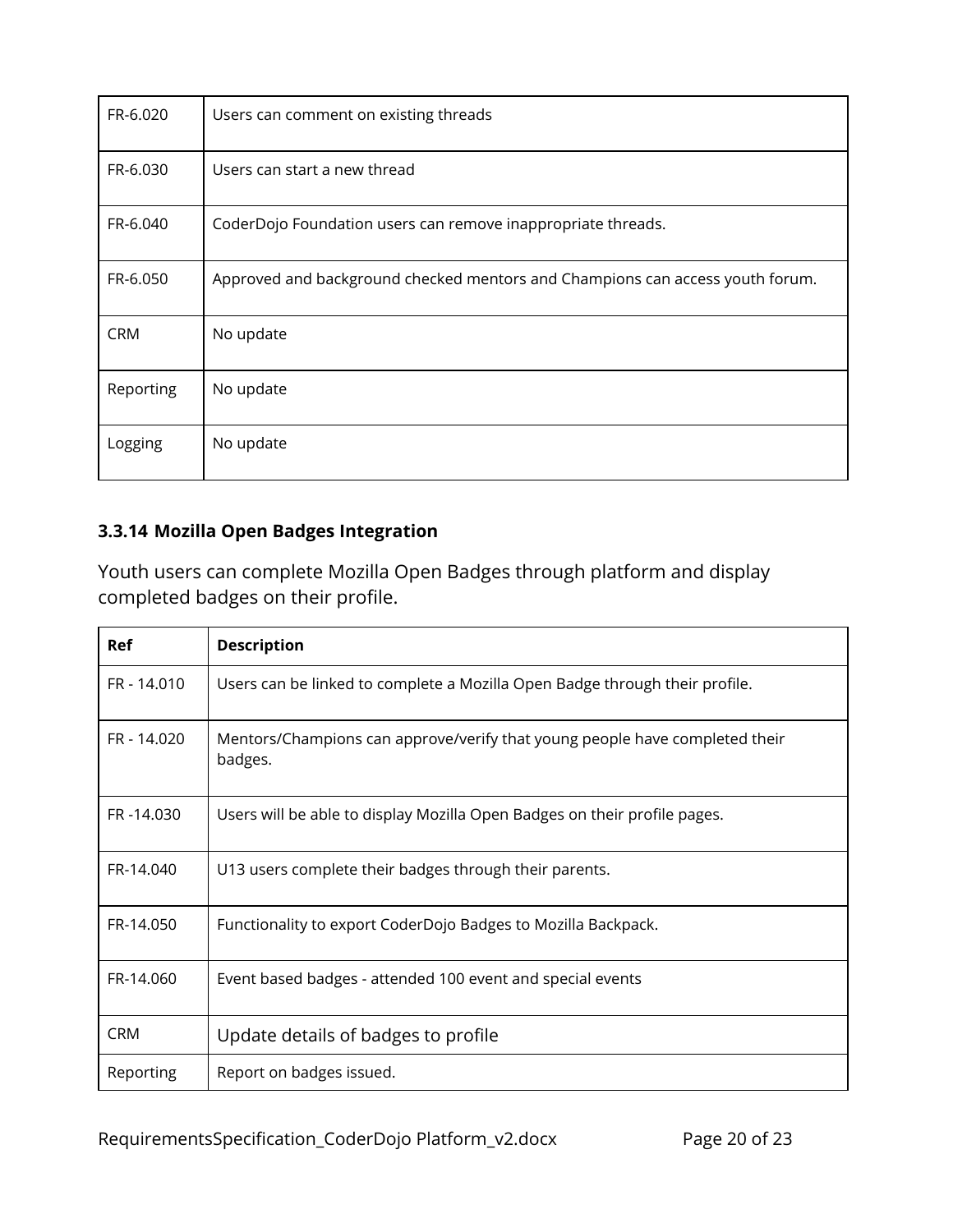# <span id="page-20-0"></span>*4 Technical Specification*

| <b>Product Name:</b>       | CoderDojo Community Platform                                                                                                                             |                                                                                                                                                                                                          |  |  |
|----------------------------|----------------------------------------------------------------------------------------------------------------------------------------------------------|----------------------------------------------------------------------------------------------------------------------------------------------------------------------------------------------------------|--|--|
| Product Type:              | Web Platform                                                                                                                                             |                                                                                                                                                                                                          |  |  |
| Application<br>Type:       | <b>Community Management System</b>                                                                                                                       |                                                                                                                                                                                                          |  |  |
| Delivery<br>Mechanism      | Hosted on a dedicated server<br>Zen - http://zen.coderdojo.com/<br>Froum - froum.coderdojo.com                                                           |                                                                                                                                                                                                          |  |  |
| Target Device:             | <b>Browser OS:</b>                                                                                                                                       |                                                                                                                                                                                                          |  |  |
|                            | 1 Chrome<br>2 Safari<br>3 FireFox<br>4 Internet Explorer<br>5 Android Browser<br>6 Safari (in-app)<br>7 Opera<br>8 Amazon Silk<br>9 IE with Chrome Frame | <b>Mobile Devices:</b><br>1 iPhone<br>2 iPad<br>3 Samsung Galaxy S IV<br>4 Google Nexus 5<br>5 Google Nexus 7<br>6 HTC One<br>7 Samsung Galaxy S V<br>8 Samsung Galaxy S4 mini<br>9 Samsung Galaxy S III |  |  |
| Target OS:                 | Windows/IOS/Linux/Ubuntu (Desktop)<br>Android/Windows/Mozilla/iOS (Mobile)                                                                               |                                                                                                                                                                                                          |  |  |
| <b>Target</b><br>Platform: | Ruby, PHP, Node JS, Python                                                                                                                               |                                                                                                                                                                                                          |  |  |
| Initial<br>Language:       | Localisation is a priority for global community, main languages,<br>English, Italian, German, Spanish and French. Consider Japanese and<br>Arabic.       |                                                                                                                                                                                                          |  |  |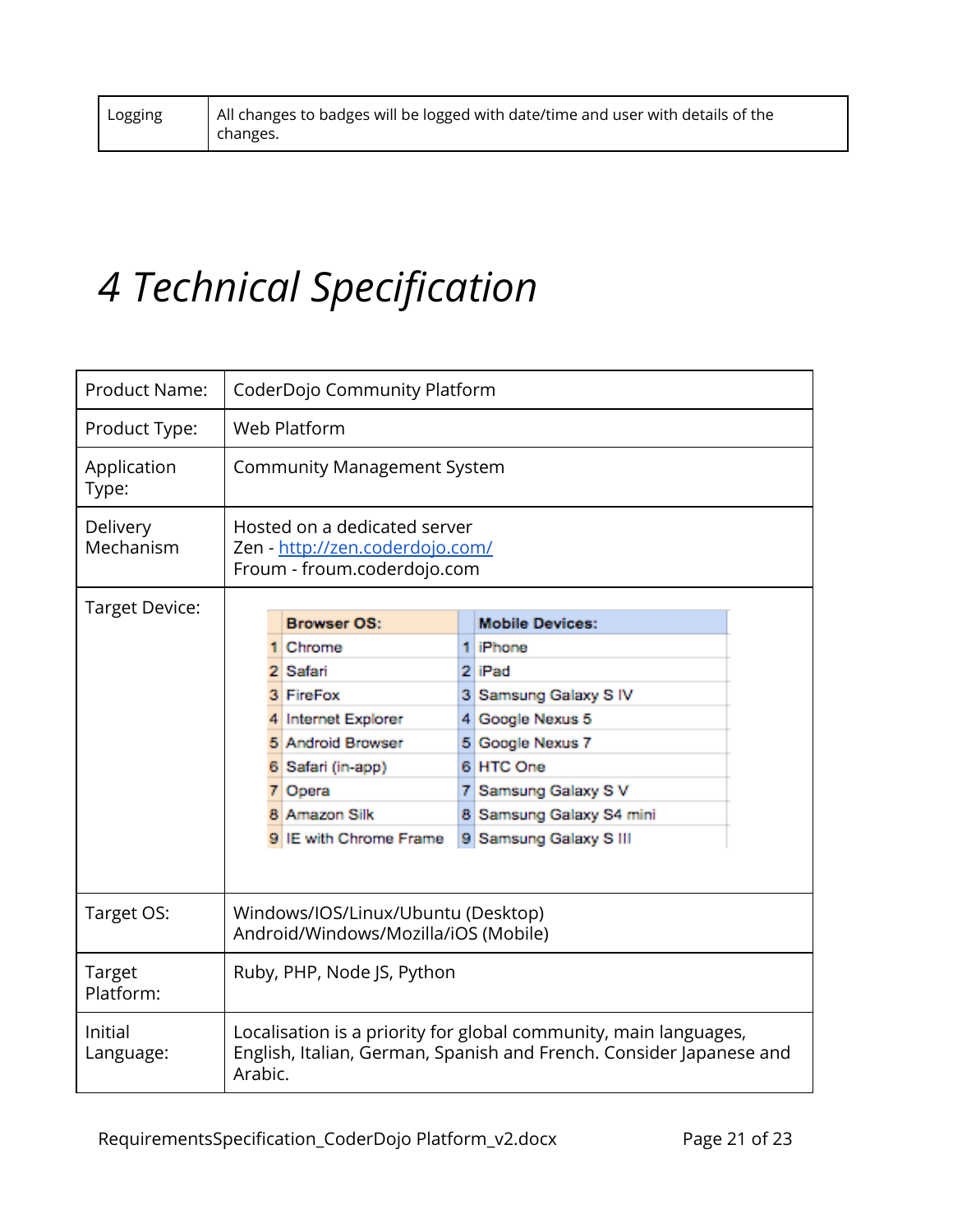| Viewing mode | Browser window                                                                                                                                                                                                                                                                                                                                                                                                                                                                                                                                                                                                                                                                                               |
|--------------|--------------------------------------------------------------------------------------------------------------------------------------------------------------------------------------------------------------------------------------------------------------------------------------------------------------------------------------------------------------------------------------------------------------------------------------------------------------------------------------------------------------------------------------------------------------------------------------------------------------------------------------------------------------------------------------------------------------|
| Security     | Data Protection is a priority especially with youth users.                                                                                                                                                                                                                                                                                                                                                                                                                                                                                                                                                                                                                                                   |
| Data         | eg. Collected/stored and analysed later, define the type of database.<br>Define the types and levels of querying that need to be available. And<br>reports.                                                                                                                                                                                                                                                                                                                                                                                                                                                                                                                                                  |
| *Note        | We have been advised to use a frontend JavaScript framework such<br>as Ember or Angular. Such frameworks use client-side data models,<br>cache data within the browser, interact with the API only when<br>necessary, and render views locally. This results in a user experience<br>comparable to native desktop and mobile applications. This level of<br>speed and responsiveness would be particularly valuable.<br>It has been suggested that we use a known frontend framework for<br>the user interface, rather than creating one from scratch. This will<br>allow for more rapid development and prototyping, as well as giving<br>standardised structure to the frontend codebase. This reduces the |
|              | learning curve when onboarding new<br>developers/designers.                                                                                                                                                                                                                                                                                                                                                                                                                                                                                                                                                                                                                                                  |